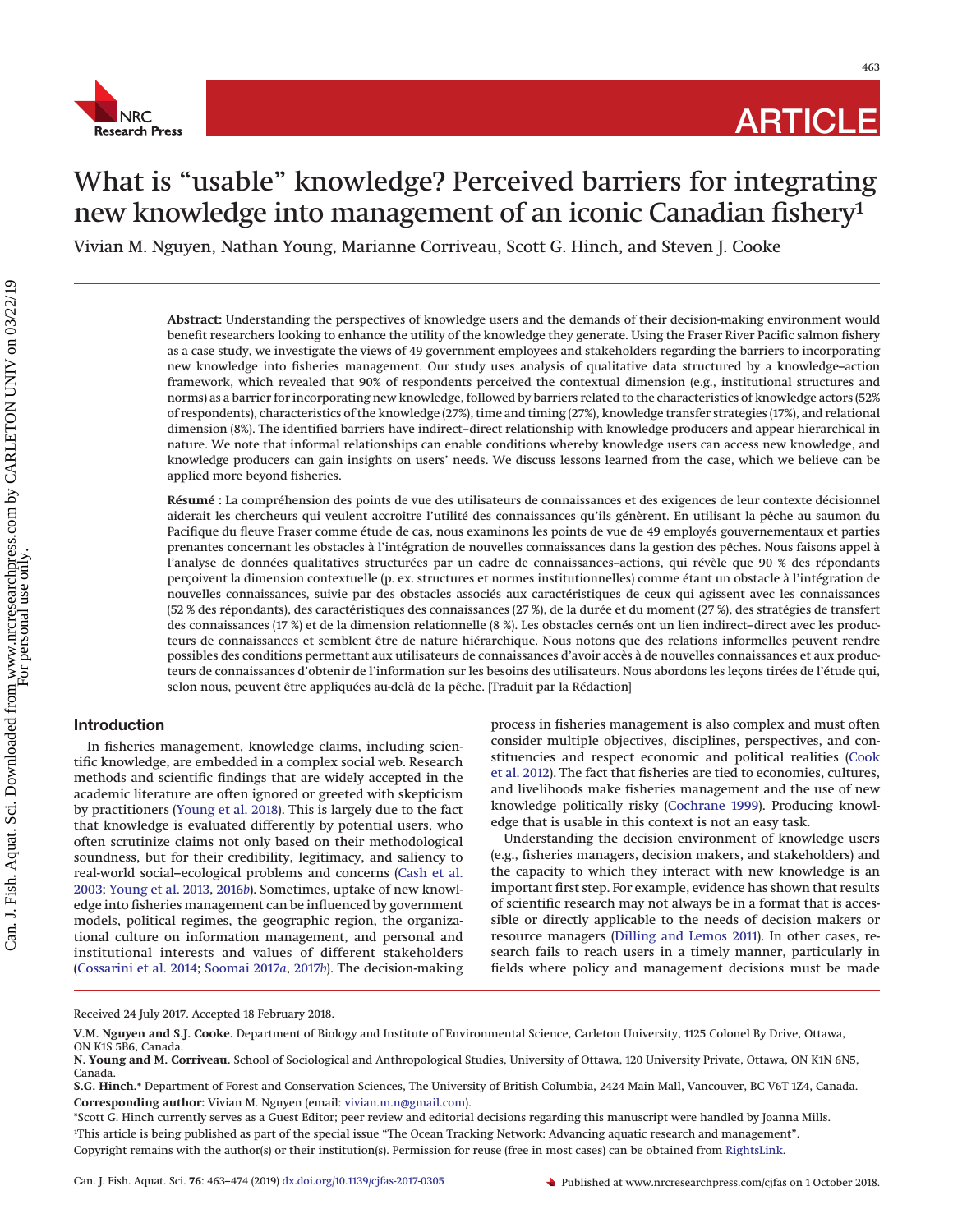<span id="page-1-0"></span>**Table 1.** Components of the knowledge–action framework used to help code and structure the qualitative data analysis (summarized from [Nguyen et al. 2017\)](#page-10-9).

| Element                                          | Description                                                                                                                                                                                                                                                                                                            |  |  |
|--------------------------------------------------|------------------------------------------------------------------------------------------------------------------------------------------------------------------------------------------------------------------------------------------------------------------------------------------------------------------------|--|--|
| 1. Knowledge production                          | Generation of "new" knowledge either in isolation by research institutions or co-created through<br>participation and engagement with knowledge users.                                                                                                                                                                 |  |  |
| 2. Knowledge mediation sphere                    | The mediation is essentially the "gap" between knowledge and action. It emphasizes the nonlinearity and<br>dynamic processes of knowledge movement. Further, it is broken down into two broad components:<br>the knowledge network and the environmental and contextual dimension that lie outside of this<br>network. |  |  |
| 3. Knowledge network                             | A complex social network of interactions between knowledge actors and the knowledge produced as well<br>as among the actors. The dynamics and interactions within the network can occur at multiple levels<br>and time scales.                                                                                         |  |  |
| 3a. Knowledge actors                             | The individual or players that are involved in the exchange and mobilization of knowledge.                                                                                                                                                                                                                             |  |  |
| 3b. Characteristics and<br>perceptions of actors | Who and where do the actors come from, their character, and how they are perceived may influence how<br>knowledge is exchanged or mobilized.                                                                                                                                                                           |  |  |
| 3c. Relational dimension                         | The relationship and ties between knowledge actors.                                                                                                                                                                                                                                                                    |  |  |
| 3d. Characteristics of the<br>knowledge          | The type and attributes of knowledge that is entering the knowledge network can have influence on how<br>it is perceived and mobilized.                                                                                                                                                                                |  |  |
| 4. Contextual dimension                          | Factors external to the knowledge network that can influence the movement of knowledge such as<br>culture, institutional norms, economic context, and political context.                                                                                                                                               |  |  |
| 5. Knowledge-action outcomes                     | The outcome of the knowledge that may or may not be measured, as some may be less tangible, such as<br>perception change or lack of action – lag in action.                                                                                                                                                            |  |  |

quickly or in a set timeline [\(Soomai 2017](#page-10-1)*a*). In other cases, uncertainties and misunderstandings about methods, findings, and potential applications can hinder uptake [\(Refsgaard et al. 2007;](#page-10-3) [Jones](#page-10-4) [and Bence 2009;](#page-10-4) [Nguyen et al. 2018\)](#page-10-5). Finally, the literature suggest that the roles and goals of knowledge producers and users often differ, and these gaps contribute to a lack of mutual understanding of each other's values, priorities, and knowledge systems [\(Roux et al. 2006;](#page-10-6) [Gibbons et al. 2008\)](#page-10-7). In the science-policy literature, issues related to the paradoxical relationship between science and politics as well as the influence of governance structures are additional challenges to using science in decision-making [\(Soomai 2017](#page-10-1)*a*). These factors widen the gap between knowledge and action, which undermines the effective flow of information across knowledge and practice [\(Liu et al. 2008\)](#page-10-8).

This study aims to (*i*) empirically identify the perceived barriers of integrating new knowledge, in particular scientific knowledge, into fisheries management practices and policies from the perspective of the potential knowledge users and (*ii*) identify what may constitute useable knowledge based on the data gathered and drawing on our own experiences. The research results can help bridge the gap between knowledge and action. We use a theoretical framework elaborated elsewhere (i.e., [Nguyen et al.](#page-10-9) [2017\)](#page-10-9) to conceptualize and classify the barriers. The case of the Pacific salmon fishery in the Fraser River, British Columbia, Canada, is important because it has been the subject of intense political and scientific interest in recent years, leading to emerging scientific methods and techniques that have produced novel evidence that, in principle, have management implications (see [Cooke et al. 2008,](#page-10-10) [2012;](#page-10-11) [Miller et al. 2011\)](#page-10-12). In this article, we define evidence as encompassing both information and knowledge, whereby information is a tangible, factual output that has not been interpreted, while knowledge is a body of information learned and conveyed through processes (e.g., scientific, policy, story-telling), which is shaped by the perceptions and experiences of the "knower" [\(Posner et al. 2016\)](#page-10-13). We use the term "knowledge" so as to not discriminate against other types of knowledge (e.g., local, traditional, and experiential knowledge), but focus on scientific knowledge as it is the most discussed knowledge claim in our case study.

# **Theoretical framework**

The socially embedded nature of knowledge movement means that a sociological perspective and approach to understanding science integration is needed. A recent knowledge–action frame-

work, developed by [Nguyen et al. \(2017\),](#page-10-9) brings forward the social dimension of knowledge movement and can aid in identifying and analyzing the various dimensions of knowledge flow. Frameworks are useful for providing conceptual structure to a suite of ideas and can help align the analysis of field data to broader contexts and findings in the literature. Here, we use the knowledge– action framework (i.e., [Nguyen et al. 2017\)](#page-10-9), which is based on concepts of knowledge exchange and mobilization, to structure our research findings (see conceptual figure from [Nguyen et al.](#page-10-9) [2017\)](#page-10-9). The framework organizes variables that have been hypothesized to influence the movement of knowledge into components of a "knowledge mediation sphere", a space in which knowledge interacts with various social factors: (*i*) the knowledge network, composed of knowledge actors, the characteristics of the knowledge actors, and the relational dimension (e.g., relationships among actors and knowledge), and (*ii*) the contextual dimension, which describes factors external to the knowledge network such as norms, culture, and economic and political contexts that may influence knowledge generators and potential users. The framework also highlights the process of knowledge movement occurring at various scales and levels with potential interactions across them [\(Table 1;](#page-1-0) [Nguyen et al. 2017\)](#page-10-9).

## **The case: Fraser River Pacific salmon fishery**

The history, economy, and culture of the west coast of Canada and northwestern United States have been linked to Pacific salmon for thousands of years. Historically, salmon were the staple of many First Nation (indigenous) people inhabiting the region for food, social, and ceremonial purposes. Today, salmon continue to be of major cultural and economic importance for Canadians, with important ecological roles [\(Groot and Margolis 1991;](#page-10-14) [Cederholm et al. 1999\)](#page-9-3). The Fraser River watershed is one of the most productive salmon rivers in the world and is thus one of the most socially and ecologically complex regions in Canada. The river is home to five species of anadromous Pacific salmon: Chinook (*Oncorhynchus tshawytscha*), chum (*Oncorhynchus keta*), coho (*Oncorhynchus kisutch*), pink (*Oncorhynchus gorbuscha*), and sockeye (*Oncorhynchus nerka*), as well as steelhead trout (*Oncorhynchus mykiss*). The Fraser River also hosts three major fishing sectors: First Nation, commercial, and recreational fisheries. Not surprisingly, the Pacific salmon fishery in the Fraser River is among the most intensively managed fisheries in the world, making it an interesting case study to examine for understanding the movement of knowledge into fisheries management.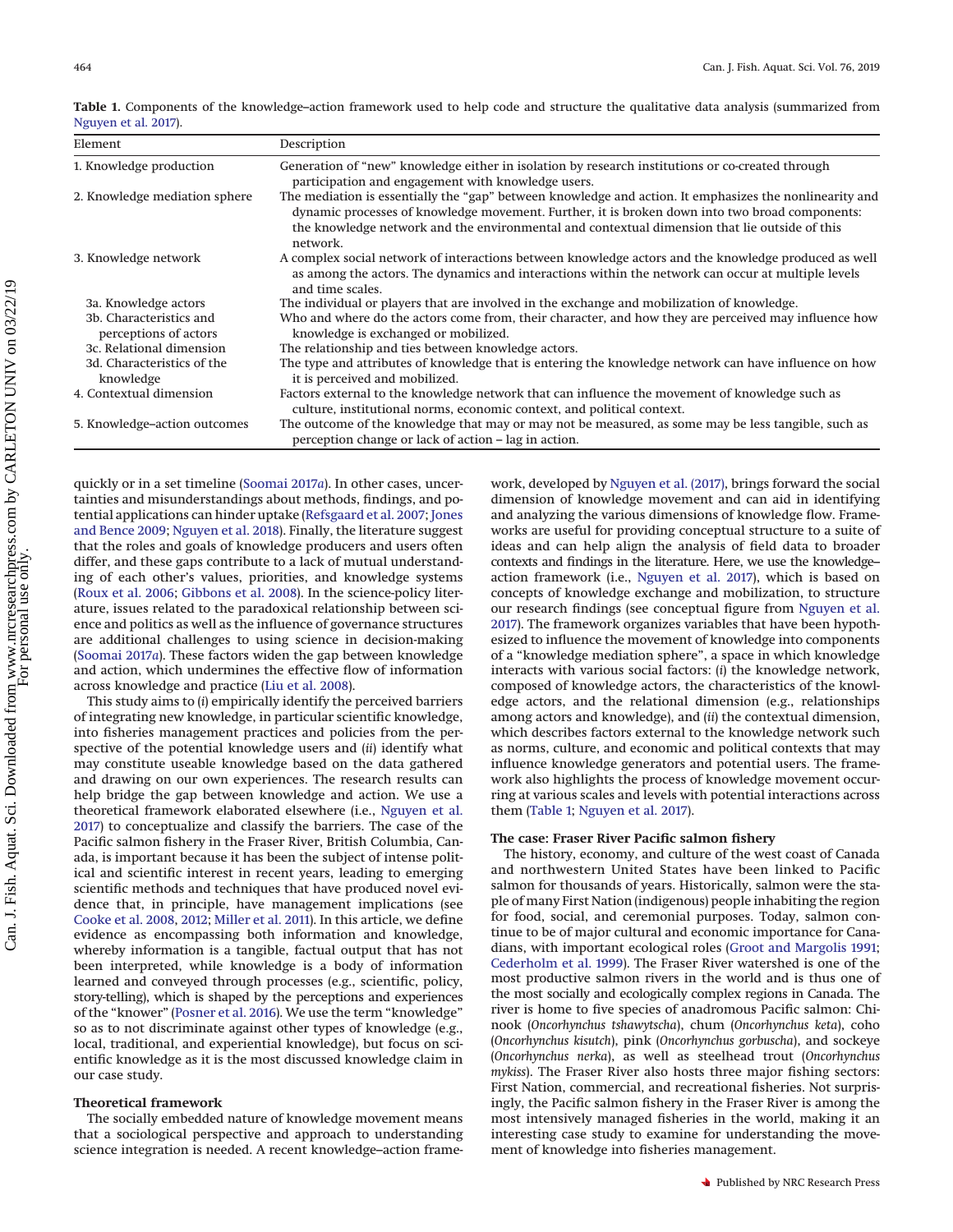There are controversies about the cause(s) of salmon declines in the Fraser River and contradicting scientific evidence related to the declines [\(Cohen 2012\)](#page-9-4). The Cohen Commission judicial inquiry was a 2-year process that involved hundreds of witnesses and thousands of submitted statements and evidence related to the decline of Fraser sockeye salmon in 2009 [\(Cohen 2012\)](#page-9-4). The inquiry is an example of the mounted pressure on officials to better manage and conserve salmon resources. The Cohen Commission made 75 recommendations, and even so, the government has been slow to implement them [\(Cohen 2012\)](#page-9-4), and there is considerable pressure on fisheries managers and officials to demonstrate positive impacts from public investments as documented in the Office of the Auditor General petition catalogue (e.g., [OAGC](#page-10-15) [2013\)](#page-10-15).

Management of Fraser salmon is extremely complex (see [Cohen](#page-9-4) [2012\)](#page-9-4), involving the federal department of Fisheries and Oceans Canada (DFO), the Pacific Region DFO, and the Canada–US binational Pacific Salmon Commission (PSC). The mandate for DFO is multifaceted and includes promoting economic growth, ensuring sustainable harvests and ecosystems, conducting research, and consulting stakeholders. In the last few decades, DFO has focused on the co-management of key fisheries. For the Fraser salmon fishery, this is applied under PSC and the Fraser River Panel, which consists of stakeholder representatives, including First Nation groups. DFO also consults other advisory boards such as the Commercial Salmon Advisory Board, the Sport Fish Advisory Board, and the Marine Conservation Caucus (representation from environmental nongovernmental organizations, ENGOs). As such, stakeholders and resource user groups have a key role in the management of Pacific salmon in the Fraser River. DFO regional managers, in particular, are often expected to synthesize and translate multiple (often contradicting) knowledge claims and information into on-the-ground decisions [\(Young et al. 2013\)](#page-11-1).

With respect to scientific capacity, there were 55 scientists (circa 2012) employed in the Pacific region conducting research on a variety of topics such as fish physiology, genomics, oceanography, aquaculture, and ecosystem dynamics, much of which is relevant to Pacific salmon [\(Cohen 2012:](#page-9-4) 53 scientists). DFO scientists also collaborate with academic institutions on projects that include biotelemetry tracking, genomics, population modeling, and physiological techniques [\(Patterson et al. 2016\)](#page-10-16). Research conducted includes questions related to climate change, juvenile outmigration, adult upriver migration, fisheries interactions, and diseases, among others. Annual investments related to Pacific salmon alone by the Government of Canada reached \$65 million in 2013 [\(DFO 2014\)](#page-10-17). Of this amount, \$20 million was directly related to Fraser River sockeye, which include fisheries science.

DFO also has an internal review process, titled the Canadian Science Advice Secretariat (CSAS), which coordinates the peer review of scientific issues for the DFO. The different regions of Canada conduct resource assessments, with national oversight, which is specific to the regional characteristics and stakeholder needs. CSAS works with the regions to develop integrated overviews of issues in fish stock dynamics, ocean ecology, and use of living aquatic resources and to identify emergent issues quickly. It exists for evaluating scientific claims on issues of concern to fisheries managers and includes stakeholder representatives (see [Cooke et al. 2016](#page-10-18) for description of evidence assimilation by DFO; [Soomai 2017](#page-11-3)*b*). The CSAS process results in development of a science advisory document. Furthermore, the science-policy interface of DFO has been documented, in the Atlantic region, as an internal linear model whereby advice is provided by DFO Science Branch in response to management questions, which lead to other information sources and issues to be overlooked, such as local or academic knowledge [\(Soomai 2017](#page-11-3)*b*). However, nuances and complexities do exist in how science-policy issues are identified. Despite these resources and processes, scholars have critiqued DFO's hesitation to adopt new scientific tools and findings,

particularly when findings originate from research conducted outside the department [\(Hutchings et al. 1997;](#page-10-19) [Young et al. 2013;](#page-11-1) [Patterson et al. 2016\)](#page-10-16).

Regional fisheries managers possess important decisionmaking responsibilities and authority. With DFO's legislated comanagement boards, consultation with stakeholders, and the substantial investments in internal and external scientific research on Fraser River salmon, managers have a complex role in fisheries governance that includes forecasting the status of different salmon species and stocks, consulting stakeholders, adjusting and regulating fisheries "in-season", and implementing ministerial directives. They are also expected by stakeholders and the public to make use of new scientific evidence generated by the public funds (i.e., investments by Canadians). Fisheries managers are thus important potential users of new science and represent an important interface for science and action [\(Young et al. 2013\)](#page-11-1). It is therefore important to understand the perspectives of potential knowledge users and understand the challenges that may impede the movement of new knowledge into action.

# **External science informing Fraser River fisheries management** — **our experiences thus far**

The author team associated with this study is part a broader interdisciplinary team of researchers from universities and DFO Science Branch who have been investigating the fundamental and applied (e.g., climate change, hydropower, disease, fisheries interactions) migration biology of anadromous Pacific salmon for over 15 years. Over the past 7 years, much of the research activity has focused on the fate of fish released after capture by different fisheries sectors. The team has interacted with fisheries management and stakeholders in various capacities described below.

# *The University of British Columbia (UBC) annual stakeholder workshop and symposium model*

Our research team has engaged in annual stakeholder workshops and symposia as a communication and knowledge exchange tool. The annual full-day workshop and symposia are held at UBC and organized by Scott Hinch's Pacific Salmon Ecology and Conservation Lab (PSEC). What began 20 years ago as a small, informal gathering of researchers at UBC has grown into a large symposium with over 70 attendees in 2016. The workshop provides a forum for collaborative research groups (consisting of university principal investigators, graduate students, and government research collaborators across Canada and northwestern US) to update stakeholders on the ongoing relevant individual projects and connecting results strategically with critical management issues. The audience consists of nearly every interest group, ranging from DFO, PSC, private scientists, representatives from the First Nation, commercial and recreational fishing sectors, fish processors, and ENGOs.

# *CSAS Commissioning: the formal request from DFO Fisheries Management Sector to the Science Sector to develop scientific advice on catch-and-release mortality*

In 2016, 2 years after the data collection of this study, the PSEC lab and its collaborators were commissioned by CSAS to create a research document that comprehensively reviewed the mechanistic (i.e., physiological) basis for how different factors (e.g., fish injury, temperature, physiological stress, gear types, population variations, and other) affect fishing-related mortality and reviewed mortality rates (described in [Patterson et al. 2016\)](#page-10-16). The CSAS process provides a direct link and mechanism for "external" science from the PSEC lab to be integrated into institutional guidelines for Pacific salmon management. This formal document will be shared with all stakeholder groups. Management changes will not occur until all groups have been consulted.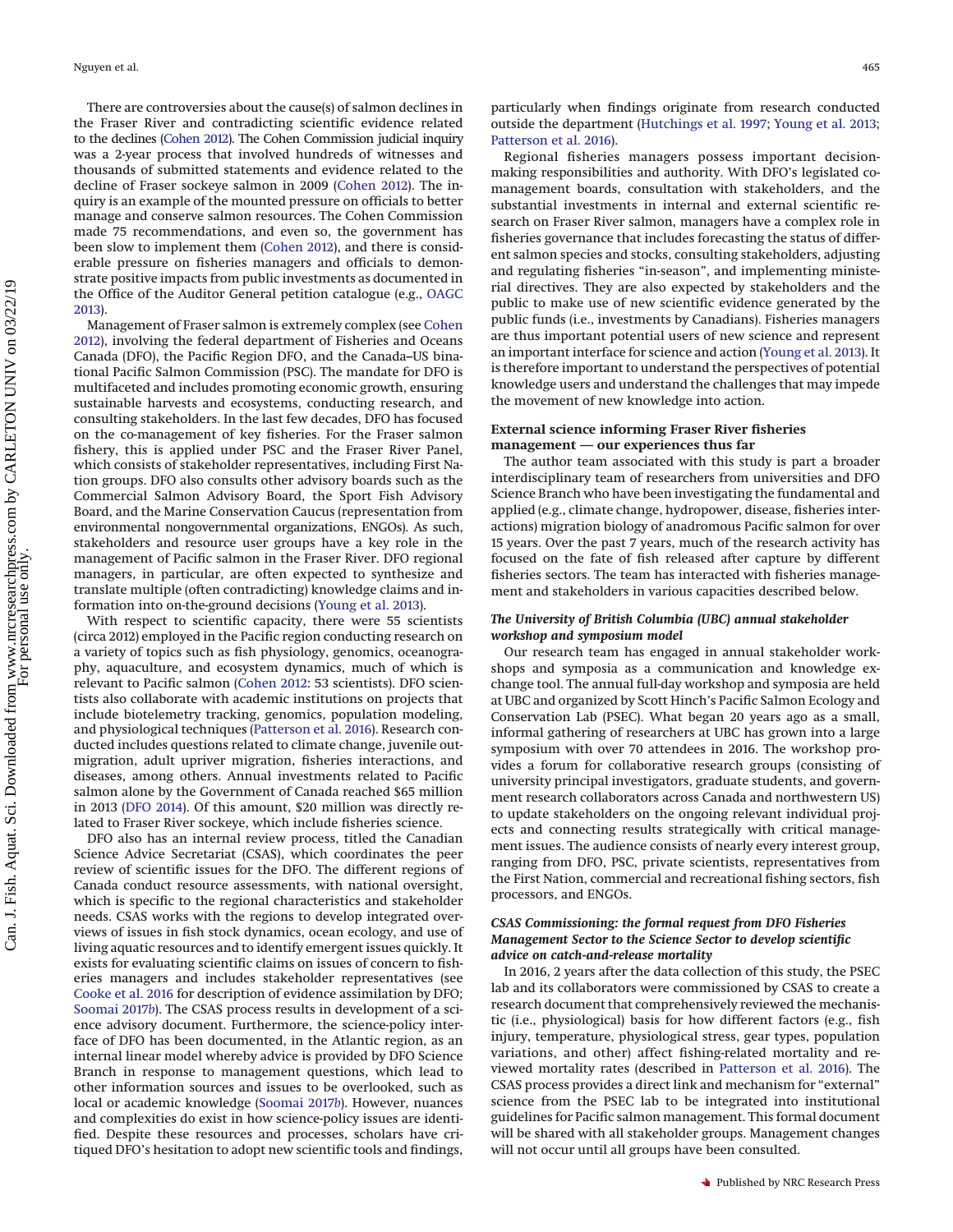| Government employees              | N  | <b>Stakeholders</b>                |    |
|-----------------------------------|----|------------------------------------|----|
| Fisheries management branch (DFO) | 17 | Commercial fishery                 | 3  |
| Science branch (DFO)              | 2  | Recreational fishery               | 5  |
| Pacific Salmon Commission         | 6  | <b>First Nation fishery</b>        | 3  |
| Other                             | 2  | Nongovernmental organization (NGO) | 8  |
|                                   |    | Private consultants                | 2  |
|                                   |    | Other                              |    |
| Total                             | 27 |                                    | 22 |

<span id="page-3-0"></span>**Table 2.** Affiliations of the 49 respondents, grouped as government employees and stakeholders.

# **Methods**

The research discussed in this article is part of a broader study entitled "Mobilizing new knowledge for fisheries management in the Fraser River", which investigates the role of academic science in the decision-making of government regulators and stakeholders involved in the co-management of Fraser River salmon fisheries (see [Young et al. 2016](#page-11-4)*a*, [2016](#page-11-2)*b*). The interview schedule used for this analysis was developed in three stages. First, we conducted a literature review on knowledge exchange and mobilization to gather existing empirical measures. Second, our DFO collaborators reviewed the interview guide, and lastly, we pretested the interview guide with two government employees and two representatives of stakeholder groups. We used a mixed-methods approach with exploratory questions that are both closed- and open-ended (see [Young et al. 2016](#page-11-4)*a*, [2016](#page-11-2)*b* for more details). For this study, we evaluated responses that pertain to barriers that may impede the integration of new science into fisheries management. In particular, we evaluate the following open-ended question from the interview schedule: "In your experience, what barriers do you believe exist in incorporating new knowledge into actual fisheries management practices?" The question was left intentionally open to respect multiple types of knowledge. However, respondents overwhelmingly referred to science and scientific knowledge in their responses to this question; therefore, this paper will focus exclusively on the utility and movement of scientific knowledge.

The sample was broadly divided into two groups, government employees and nongovernmental stakeholders, and was developed in consultation with senior managers at DFO and experts who have worked on Fraser River salmon fisheries for over 20 years. This was to ensure that key members of the sample population were identified. We used snowball sampling to supplement the original population when respondents voluntarily referred us to others. As per the breakdown shown in [Table 2,](#page-3-0) the government employee respondents consisted primarily of fisheries managers. These are individuals who were most directly involved in daily decision-making and collaborations with stakeholders, as well as individuals who advise and provide data for decisionmaking [\(Table 2\)](#page-3-0). It also included employees in the DFO Science Branch who were identified by the organization as working closely with fisheries managers and stakeholder groups. Several senior managers were also interviewed, and individuals from the PSC were also included in this group and were primarily fisheries stock assessment scientists. The stakeholder groups were more diverse and included representatives of commercial and recreational fisheries, First Nations communities and fishery, nongovernmental organizations, and private consultants (mainly scientists) who were hired by stakeholders and play a role in the comanagement processes (see [Young et al. 2016](#page-11-4)*a*, [2016](#page-11-2)*b*). We recognize that the term stakeholder does not comprehensively describe the diversity and nuances of all individuals involved shown in [Table 2.](#page-3-0) Each of them has distinct interests, values, identities, and perspectives. This group is, however, distinct from government employees and has similar roles in that they are all involved in the co-management of Fraser River salmon but external to government (see [Nguyen et al. 2016;](#page-10-20) [Young et al. 2016](#page-11-4)*a*, [2016](#page-11-2)*b*). Therefore, we present the findings from the two perspectives of government employees and nongovernmental stakeholders. We illustrate the prevalence of the emergent themes as number of respondents who mentioned the theme and elaborate on the theme with illustrative quotes.

A total of 49 interviews relevant to this analysis were completed between November 2013 and September 2014: 27 with government employees and 22 with nongovernmental stakeholders. About three-quarters of the interviews were conducted face-toface, and the remainder were conducted over the telephone. Some of the requests for interviews were communicated internally by DFO; therefore, response rates were estimated (approximately 66% for government employees and 63% for stakeholders). Interviews lasted between 40 min and 3 h (most were 1–1.5 h) depending on the level of detail provided by respondents. The study was conducted in accordance to the University of Ottawa Research Ethics Board.

We performed qualitative analyses using NVivo 10 software in a three-step process. First, responses were read and deductively coded by the primary author using themes from the knowledge– action framework [\(Nguyen et al. 2017\)](#page-10-9) to structure and organize the responses (see [Table 1](#page-1-0) for framework themes). Responses were read and coded to a particular theme under the framework. Responses, now coded under a framework theme, were read a second time to inductively identify key subthemes [\(Thomas 2006\)](#page-11-5), which subsequently provided a list of potential secondary codes that give more nuance to the framework themes. Last, responses were tallied and sorted under these subthemes (see [Table 3\)](#page-4-0) to provide a measure of their prevalence. A response may have multiple thematic codes if warranted. Overall, we illustrated areas of the knowledge–action framework that were most prevalent in acting as barriers to the integration of new knowledge into practice.

# **Results and discussion**

The knowledge–action framework provided structure and organization for coding the open-ended responses. The framework themes revealed that 90% of the 49 respondents believed that factors under the contextual dimension (e.g., the capacity to use new knowledge) were among the greatest barriers to integrating new science into fisheries management, followed by factors under characteristics of knowledge actors (52% of respondents), characteristics of the knowledge (27%), relational dimension (8%), time and timing (27%), and knowledge transfer strategies (16%) [\(Fig. 1;](#page-4-1) [Table 3\)](#page-4-0). We present the findings based on the components of the knowledge–action framework and expand on the nuances of each theme by describing subthemes and illustrative quotes. We focus on concepts that had substantial weight (mentioned more than five times) but have captured the additional themes in [Table 3.](#page-4-0)

#### **Contextual barriers**

Contextual barriers identified by government employees and stakeholders include governmental and institutional barriers, political and economic barriers, and potential social implications of integrating new knowledge [\(Table 3\)](#page-4-0).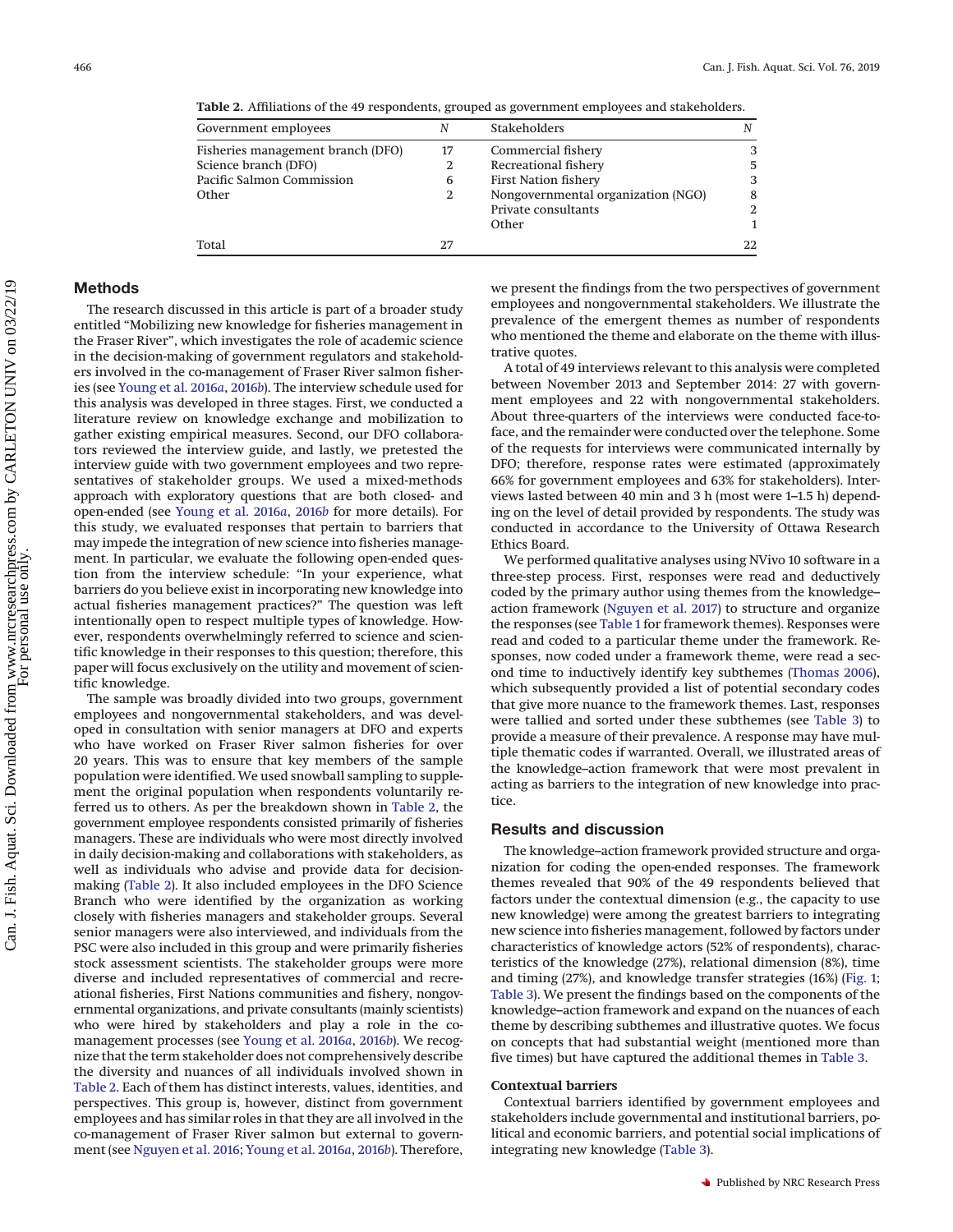<span id="page-4-0"></span>**Table 3.** Coded themes that emerged using a knowledge–action framework [\(Nguyen et al. 2017\)](#page-10-9) with subthemes (inductively coded) that provide more nuance and description related the framework categories.

| Barriers coded                                                                                                             | Government | Stakeholder    | Total<br>respondents |
|----------------------------------------------------------------------------------------------------------------------------|------------|----------------|----------------------|
| 1. Contextual barriers                                                                                                     | 24         | 19             | 43                   |
| Government and institutional systems, structures, norms, and culture                                                       | 21         | 16             | 37                   |
| The "process" (e.g., bureaucracy, consultations, review, approvals)                                                        | 10         |                | 17                   |
| Constraints on human and financial resources (including time)                                                              | 9          | 8              | 17                   |
| Decision-making tools (e.g., forecasts and models)                                                                         | 5          | 6              | 11                   |
| Lack of process                                                                                                            | 4          |                | 5                    |
| Management change and changes in management in environment<br>(no continuity and relationship maintenance)                 | 2          | 2              | 4                    |
| Political and economic factors                                                                                             | 4          | 6              | 10                   |
| Contextual differences between knowledge producers and users                                                               | 5          | $\overline{2}$ | 7                    |
| Social impacts (e.g., on livelihoods)                                                                                      | 2          | $\overline{2}$ | 4                    |
| 2. Characteristics of actors                                                                                               | 11         | 14             | 25                   |
| Motivational factors and constrained decision-making (i.e., inertia,<br>maintenance of status quo, lack of political will) | 6          | 10             | 16                   |
| Social acceptance and buy-in of new knowledge by users                                                                     | 5          | 8              | 13                   |
| Perceived value of science                                                                                                 | 2          | 4              | 6                    |
| Compatibility with existing attitude, perceptions, and world views                                                         |            | 4              | 5                    |
| Perceived lack of accountability by managers to act on new knowledge                                                       | 0          | 2              | 2                    |
| 3. Characteristics of the knowledge                                                                                        | 9          | 4              | 13                   |
| Applicability-usability of the new knowledge (relevance, compatibility)                                                    | 6          | 0              | 6                    |
| Complexity of the knowledge (variability, uncertainties)                                                                   | 0          | 3              | 3                    |
| Perceived reliability-credibility of the knowledge                                                                         | 2          |                | 3                    |
| Contradictory evidence                                                                                                     | 2          |                | 3                    |
| 4. The relational dimension                                                                                                | з          |                | 4                    |
| 5. Time and timing (excluding time as a resource)                                                                          | 7          | 6              | 13                   |
| 6. Knowledge transfer strategies                                                                                           | 5          | з              | 8                    |

**Note:** Numbers reflect respondents who mentioned each theme, and these numbers are not mutually exclusive.

<span id="page-4-1"></span>**Fig. 1.** Distribution of the number of respondents that identified barriers for incorporating new knowledge into fisheries management practices based on the knowledge–action framework themes.



# *Government and institutional systems, structures, norms, and cultures*

Institutional barriers were the dominant theme identified by both stakeholders (16) and government employees (21), such as its rigid management frameworks, lack of organizational support for new initiatives, bureaucracy, cost of new implementations, the government structure and culture, and funding issues [\(Table 3\)](#page-4-0). Several respondents felt that it is challenging enough to keep abreast of their administrative tasks and that there is little to no time to engage with new science or knowledge:

To be brutally honest, we are so busy with day-to-day management, and day-to-day operations, we don't spend much time paying attention to research. We wait until research has been vetted through all the processes…when the government have accepted this research and they are incorporating in what they are doing, then we start using it. (Interview #34; First Nation stakeholder)

We have a process in the region for prioritizing our science requests, and then whether or not they get addressed, and how they get addressed, in what timeframe, depends upon resources available and competing interests for the use of people's time and money. (Interview #15; fisheries management)

There was extensive discussion by both groups about the constraints of human and financial resources, particularly due to the budget cuts in science and personnel during the tenure of Canada's Conservative government (2006–2015), which includes the study period [\(Peyton and Franks 2015\)](#page-10-21). One fisheries manager said, "If we continue to see reductions in budgets, we can't even keep doing what we're doing now into the future."

It is worth noting that 11 respondents (five government and six stakeholders) identified the established decision-making and management tools as a barrier to incorporating new knowledge into fisheries management practices. This is also known as path dependence [\(Munck af Rosenschöld et al. 2014\)](#page-10-22). For instance, quantitative modelling and forecasts are primarily used in the management of Fraser River salmon fisheries (especially for sockeye and pink), and fitting new data or new knowledge (particularly externally derived) into such existing tools can be challenging because of a lack of compatibility with existing practices. Indeed, some respondents critiqued the rigidity of the current management tools and the dependency of managers' decision-making on these models. For example:

There are managers and others out there who were completely intoxicated with the thought that they can solve everything by modeling. Modeling is only as strong as the weakest information within it. The term assumption is the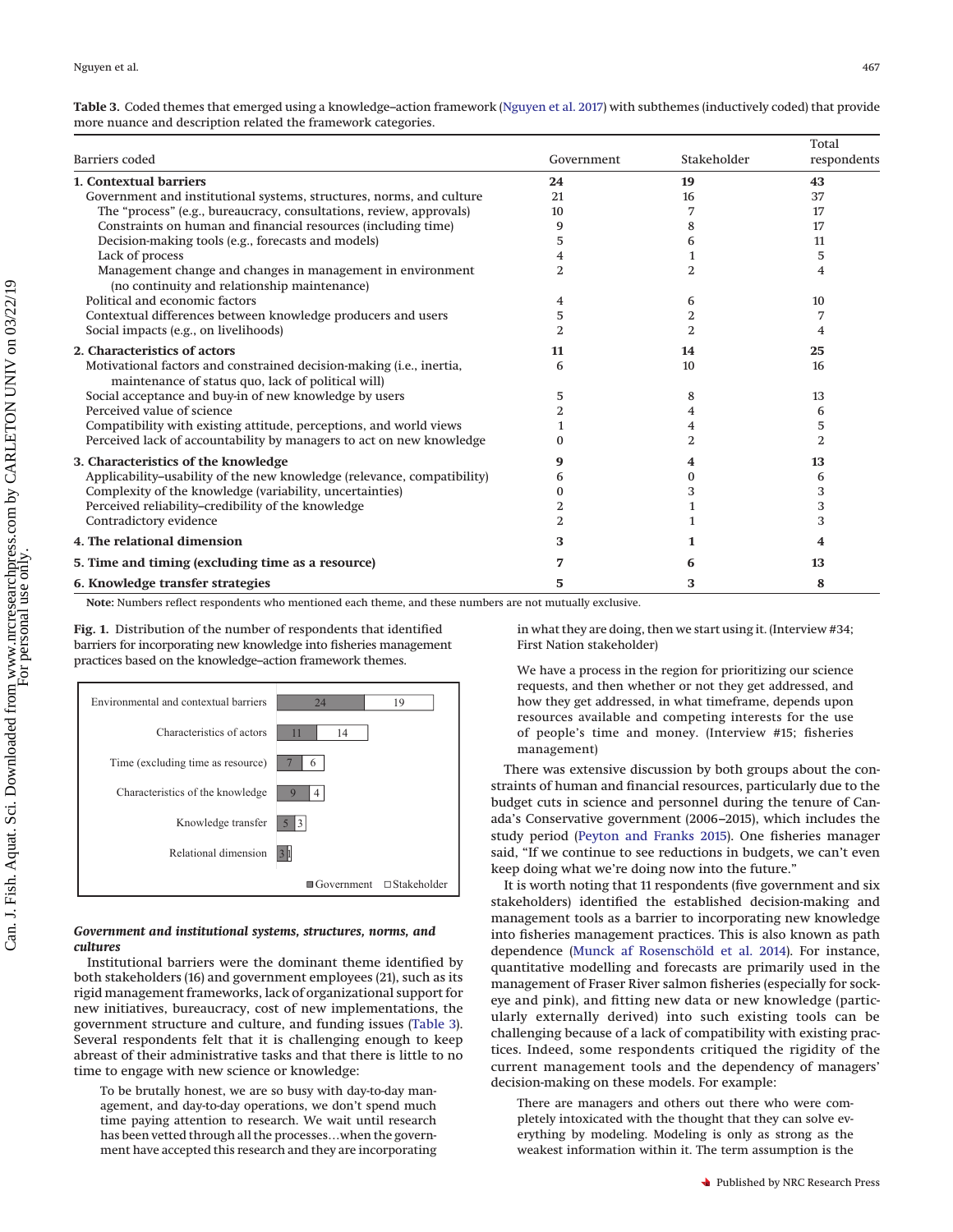biggest problem because 'assume' is when you make an ass out of you and me. (Interview #10; DFO Science Branch)

Another noteworthy theme is what respondents referred to as "the process" [\(Table 3\)](#page-4-0). The process occasionally referred to the CSAS process, the bureaucracy, the Fraser River Panel Process, a general "internal approval process" for vetting actions and communications, or an "external consultation process" that takes place with stakeholders. The latter appears to be linked to securing social acceptance and consensus. Government employees discussed the extensive process of stakeholder consultations as having a strong impact on their work:

We consult beyond humanly possible and it still comes up short. The requirements are pretty onerous and costly and at times not humanly possible, because we're meeting with individual or group of First Nations, we're meeting with commercial, environmental groups…these are just the harvesting sectors, and then there's all the internal politics and the salmon commission. (Interview #15; fisheries management)

# *Political and economic factors as barriers*

A number of respondents associated the use of new knowledge with change that would affect certain groups, as described here by a fisheries manager:

Usually, new scientific information is going to result in change and that change is going to invariably affect somebody. That somebody is usually a harvester, and politically harvest groups are pretty powerful." (Interview #18)

Therefore, knowledge may become or be perceived to become "politicized" because it can be used to advance certain agendas or to maintain status quo. Stakeholders view political agendas and biases as originating in government and dictating how knowledge is or is not used (for example, the former Conservative government was frequently criticized for ignoring or undermining scientific research). Conversely, government employees tended to attribute politicization to the actions of stakeholder groups, specifically the political spin such groups were believed to extend on different types of research and knowledge to advance their interests.

# *Contextual differences between knowledge producers and users*

The literature suggests that cultural and role differences between knowledge producers and users as a cause for the underuse of new knowledge (e.g., [Cook et al. 2010,](#page-9-5) [2013;](#page-10-23) [Young et al. 2013;](#page-11-1) [Cvitanovic et al. 2016\)](#page-10-24). Evidence of this difference creating barriers was also found in our study. One profound example of a retired government employee illustrates this disparity:

You don't go into this business [fisheries management] with anticipation that you are right. You will always be wrong but it's how far you are wrong. You hope you get close and hope the impact of the analysis you have done won't put somebody out of work. I have been in tears a number of times of the mistakes that I have made, and profound regret. If you don't feel that, you are in the wrong business. Unfortunately, the researchers, they do not feel that. That is the problem with university environment they don't feel that pain. (Interview #25; PSC)

#### *Social impacts and livelihoods*

Decision makers and fisheries managers are often faced with difficult decisions because of the multifaceted environment that fisheries are entangled in and the number of interest groups associated with the fisheries. Here, a fisheries manager explains the challenges that they face:

The department is put in a position of first of all ensuring conservation, then access to First Nations, then all other stakeholders. But somebody is always saying "You are not looking after my interests". We cannot make everyone happy. The goal is to piss as few people off as possible…. The department is trying to keep everybody happy, which is impossible. I've told managers privately, I've said, you look at yourself in the mirror and accept the fact that whatever the decision you make, you'll be wrong. And so, you make the best decision from your analysis. (Interview #8; fisheries management)

### **Characteristics of actors**

Barriers associated with characteristics of the actors included motivations and the constraints that restrict decision-making (for example, pressures to maintain the status quo, lack of political will for change); the need for social acceptance and buy-in from knowledge users; the compatibility of the new knowledge with existing attitudes, perceptions, and world views of knowledge actors; and the perceived lack of accountability by managers to act on new knowledge [\(Table 3\)](#page-4-0).

# *Motivational factors and constrained decision-making*

The motivations of individuals and institutions appear to be an important barrier to integrating new knowledge and were variously described by respondents as "lack of political will", "inertia", "established patterns in big organizations", or being unable to "teach old dogs new tricks". Many fisheries practices are historical and established, making them difficult to change or incorporate new knowledge claims. Stakeholders, in particular, mentioned inertia and lack of political will more often than government employees, suggesting potential criticism of the governing body and structure (10 stakeholder versus six government respondents; [Table 3\)](#page-4-0). This is consistent with many contested areas of science policy, such as climate change policy, in which there is lack of motivation to use new knowledge at the institutional level [\(Munck af Rosenschöld et al. 2014;](#page-10-22) [Stål 2015\)](#page-11-6). Often, existing management solutions and strategies are familiar to decision makers and are viewed as an investment that has been legitimized; therefore, decisions makers are motivated to restrict their set of options and keep financial and political cost of decision-making low [\(Gezelius and Refsgaard 2007\)](#page-10-25). Decision-making has also been found to be influenced by path dependence, previous decisions, incentives (personal and professional), or other social situations that are often defined by the role of the knowledge user and thus lead to a narrow decision space or bounded rationalities [\(Feldman](#page-10-26) [and Ingram 2009;](#page-10-26) [Lodge and Wegrich 2016\)](#page-10-27). For example:

There is no incentive to bring in new science, because it is troublesome and too much work and difficult. The political interest, and economic interest, it is calcified around the status quo. (Interview #46; private scientist)

DFO uses a linear science-policy model where requests for advice are initiated "in-house" instead of a more active adaptive management framework, which has potential trade-offs such as the cause of new knowledge and issues from other sources to be overlooked and discounted [\(Soomai 2017](#page-11-3)*b*). [Soomai \(2017](#page-11-3)*b*) revealed that DFO Maritimes Region preferred using their own fisheries scientific production and grey literature over peer-reviewed scholarly journals or individual authored publications because they are timely and reports are produced in an annual cycle that is relevant and in direct response to fisheries management questions. These government structures and processes create barriers for the utilization of externally derived scientific knowledge and could potentially be the culprit for the maintenance of the status quo.

#### *Social acceptance and buy-in of new knowledge by users*

In such a contested fishery, it is not surprising that new knowledge and knowledge claims are scrutinized by the potential knowledge users. [Young et al. \(2016](#page-11-4)*a*) found that potential knowledge users judge the reliability of knowledge claims based on multiple criteria (including judgements about the knowledge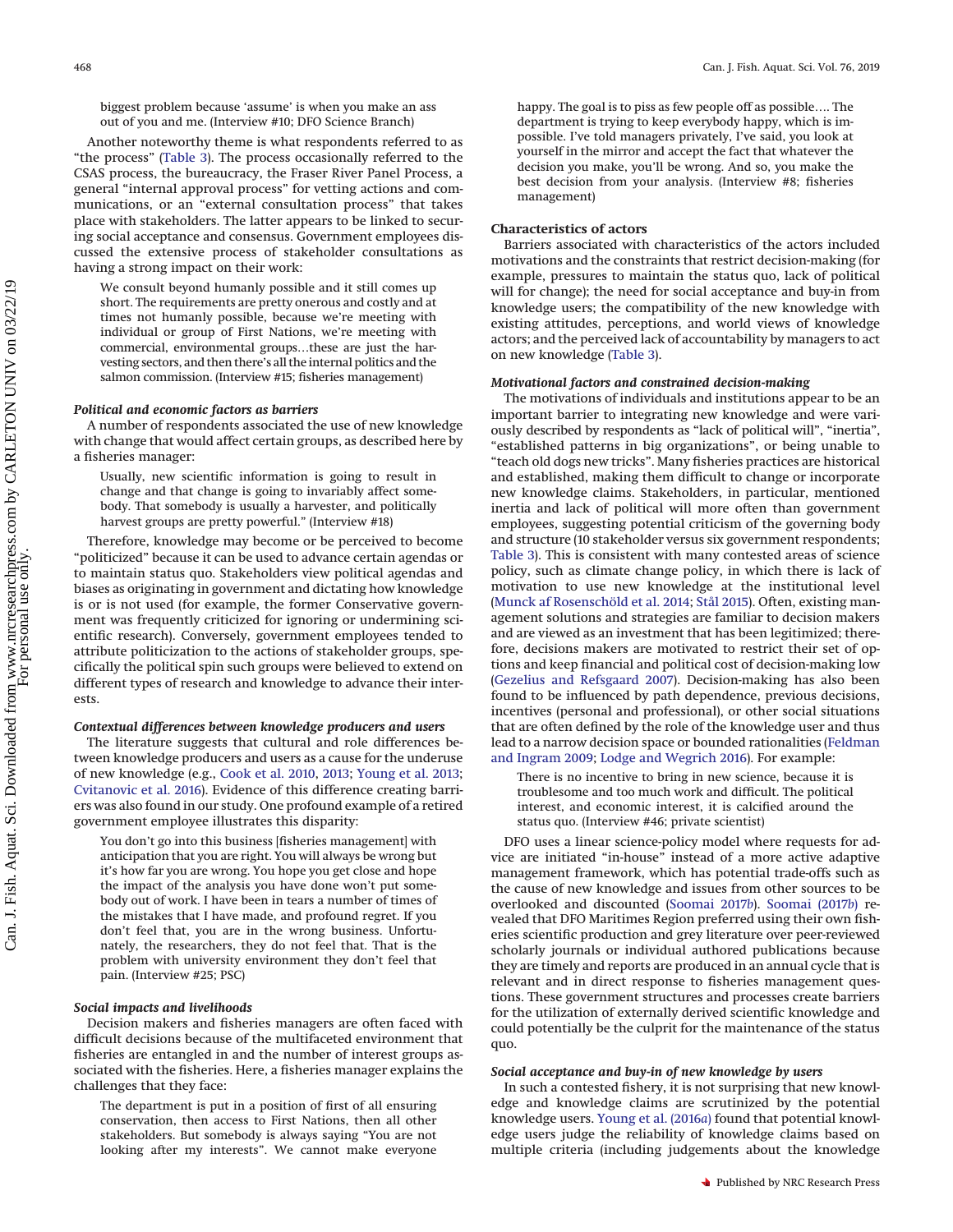claimant or source). Therefore, for new knowledge to be used it has to go through a process of sociopolitical evaluation. Others have termed this an evaluation of "social robustness" (e.g., [Gibbons 1999;](#page-10-28) [Nowotny 2003;](#page-10-29) [Young et al. 2013\)](#page-11-1), and this is illustrated in the following quotation:

[People] want it to be proven among peer group…like a democratic acceptance that could also be a hindrance [to using new knowledge]. People can get hung up on that. Someone will say "Hey I did this study and this stock is being exploited too much". Then they will tell the managers to adapt the fishery, and in between people will say let's make sure you are right and that delays things. People just want a "perfect study" and it will slow down the process. Can't have top notch golden data, there is no money for that. There needs to be acceptance of some unknown. If there is disagreement on the model, let's say, that would take months to get proper people [experts] chosen, to get them together, etc. to talk about the "disagreement". For example, the CSAS critique. It's a long process, and is frustrating, but it's just the way it is. (Interview #16; fisheries management)

Scholars have termed this type of knowledge production as Mode 2 or context-sensitive science in which the knowledge produced is both reliable inside the laboratory and outside [\(Gibbons](#page-10-30) [2000;](#page-10-30) [Hessels and van Lente 2008\)](#page-10-31). The quote below illustrates the complexity of the sociopolitical context in which new knowledge enters:

Now you've got a large number of ENGOs, First Nations communities, sports fishing groups as well as commercial fishing groups, all vying for a say in how these fish are managed…and many of them have now hired their own biologists…. So instead of having a single scientific authority that provides the best guess of the data…we now have a number of different groups presenting "the science" from their perspective, favouring their view of the objectives and outcomes they want to see, which makes for an informed debate, but also just adds to the difficulty and the complexity of the process. Whether or not you actually get better decisions is unclear to me. (Interview #36; stakeholder)

#### *Perceived value of science*

Some stakeholders felt that the undervaluing or underuse of science in fisheries management can cause delay in its incorporation, as illustrated here:

I am not absolutely sure how valuable people [fisheries managers and DFO] consider research to be. They probably could take the time to read all the latest papers and really mull it over, but I don't think there is that many people within the government who can do that. (Interview #34; First Nation stakeholder)

The perceived value of science can potentially interact with other processes such as institutional barriers and system that drive priorities, resulting in the undervalue or underuse of scientific knowledge.

#### **Characteristics of the knowledge as barriers**

Barriers that relate to the characteristics of the knowledge include its perceived applicability–usability (relevance to manager needs or compatibility with existing knowledge); the complexity of the new knowledge (associated with variability, uncertainties, and challenges for interpretation); its reliability and credibility; and existing contradictory evidence [\(Table 3\)](#page-4-0).

# *Applicability and usability (relevance, compatibility, representativeness) of the new knowledge*

The applicability and relevance of the new knowledge is important to government employees and is a major question among scholars: how to produce "readily usable" information for decision-making? Government employees focused more on the technical aspects of knowledge claims, arguing that usable knowledge is characterized by objectivity and is free of biases and sociopolitical influences. This is consistent with [Cash et al.'s](#page-9-0) [\(2003\)](#page-9-0) argument regarding the importance of credibility, legitimacy, and saliency of knowledge claims in the eyes of users. It also strengthens the findings from [Young et al. \(2016](#page-11-4)*a*), which show that government employees judge the reliability of knowledge more closely to how it fits in their role and rely heavily on internal review processes. Stakeholders, on the other hand, judge new knowledge claims through a more social lens. They tend to look at "who" is influencing and interpreting the data and how credible that person is based on their "on-the-ground" experience and funders, for example. In this study, government employees were concerned about the **compatibility** of the new findings with their current management tools and frameworks, as well as how comparable the new findings are to currently used data. Second, it appeared that an applicability challenge is how **representative** the new knowledge is of the environment in which it is being implemented. Last, the applicability also refers to whether the new knowledge **answers the question** that fisheries managers need.

Within the stock assessment process, one major concern expressed by government employees was whether descriptive scientific studies could be turned into quantitative predictions. The quotations below illustrate the challenges that fisheries managers perceived when presented with new knowledge:

How can we apply that knowledge to what we have and what we do? From what I can see, we have to be able to model it somehow, so it could be incorporated into our knowledge. (Interview #24; PSC)

One of the main ones [barriers] would be applicability. The study has to be useable in the management environment. That could be due to a number of things. For example, for post release mortality rates. If you have 2 studies that is design A and a 2nd study that is design B, if they are not comparable it is challenging to incorporate into management. (Interview #25; fisheries management)

# *Complexity of the knowledge, reliability– credibility of the new knowledge, and contradictory evidence*

The complexity of new knowledge can also undermine its application, as it carries uncertainties as well as variability. This can also lead to potential reliability issues that may delay its incorporation into fisheries management practices. Furthermore, the new knowledge can also have counter-contradictory evidence, which presents a challenge for incorporation as "reconciling the conflicting science is difficult", as stated by a government employee [\(Table 3\)](#page-4-0):

In my career working with so many people in stock assessment, complexity and data are simply used as an excuse in many cases. It's easy to say we don't have the science so we don't respond. That's what led to precautionary principle. We can't use data as an excuse or lack of data as an excuse. But there isn't any question that people did that throughout the 80s when we were really modifying how we did things out here. They were quite prepared to blame the next guy and not themselves. (Interview #39, ENGO stakeholder)

#### **The relational dimension**

Building trusting and meaningful relationships are core concepts in the literature that suggest people rely on their social network for gathering information as well as to judge the legitimacy and credibility of knowledge based on trust (e.g., [Bayliss](#page-9-6) [et al. 2012;](#page-9-6) [Young et al. 2016](#page-11-4)*a*). The quotation below suggests that building knowledge producer–user relationships can create an informal avenue for knowledge exchange and enhance the use of new knowledge: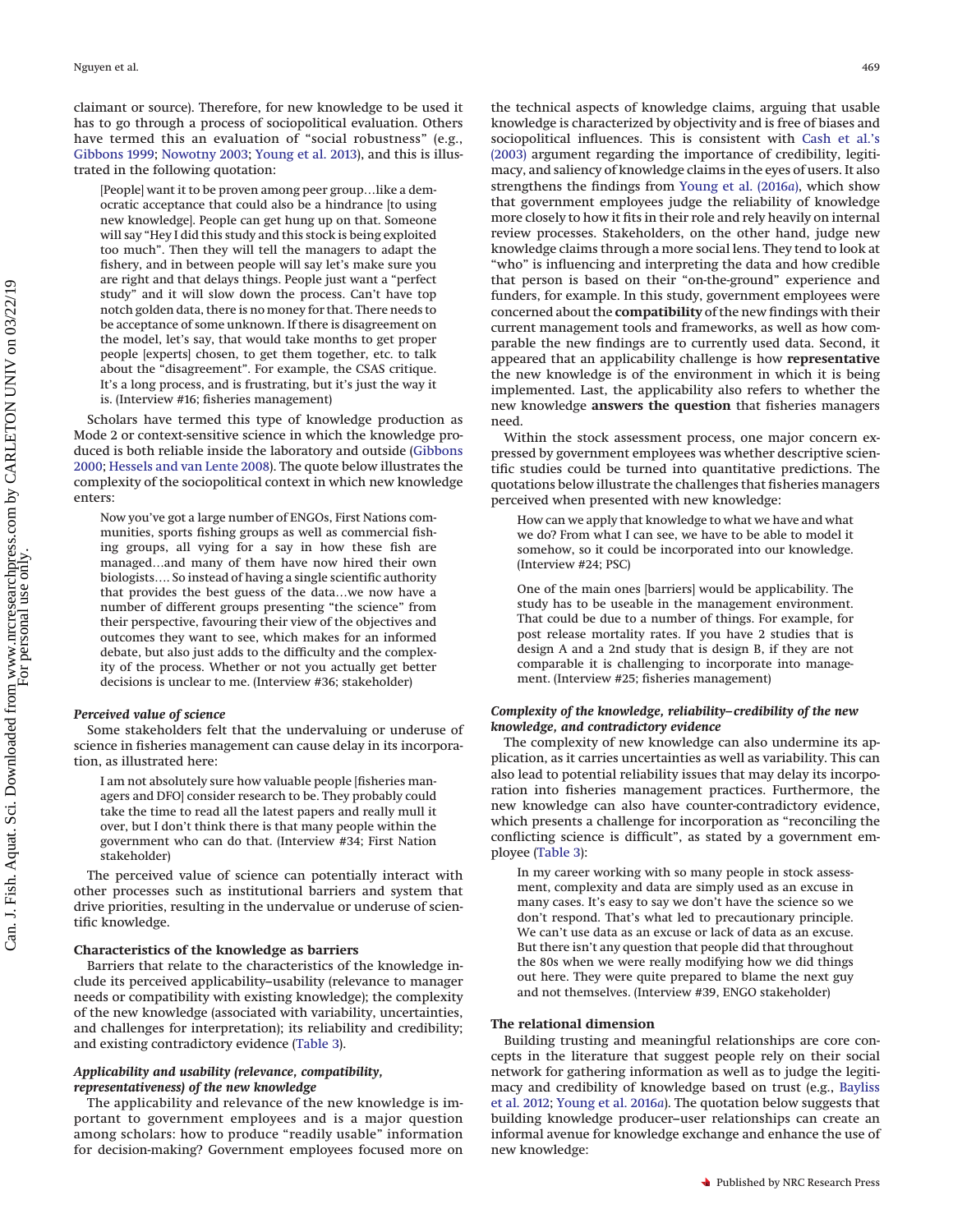There are gaps in the "team" of scientists, management and fishers. All this money is going into these great studies and data, and the products are good and ground-breaking. But, there is no procedure in place to get to them. We are sort of relying on communication, working and consultation groups and would hope that any significant findings do make it down the pipe. (Interview #18; fisheries management)

Another respondent explained the importance of developing trust not only among actors, but also trust in the instruments that are used to produce new knowledge. For example:

Human nature is averse to change. There is a tendency to conform to what is familiar. How the new information is presented and communicated is important — compare the new to now — and it's important to do it in a pragmatic way. There was a transition in the 90s to move [from fish scale analysis for identifying populations] to genetic based stock discrimination. Even though you can describe in basic detail inheritance of genetic traits and adaptations, how do fishermen know how reliable this new technique is? A lot of comparisons and validations. Compare scale-based vs genetic results, always compare with what they know. It's important to communicate in the currency or the way the audience can relate to. Develop the trust in your expertise. Show them where it can screw up and clearly describe when it will fail. (Interview #25; PSC)

# **Time and timing**

Various perspectives of time were discussed as a barrier to using new knowledge, such as (*i*) the timing of when the new knowledge is communicated; (*ii*) the time needed to implement a change or reform; (*iii*) the time for both scientists and managers to genuinely and meaningfully engage; and (*iv*) the time for the knowledge mobilization process to take place (i.e., time for the knowledge to be produced, for everyone to understand it, come to terms with it, and for it to come into practice). Decisions and planning exercises in salmon management are cyclical, occurring during specific times of the year. Sometimes, the failure to provide information at the right time can lead to the information losing virtually all of its value to the decision maker [\(Jacobs et al. 2005\)](#page-10-32). This is consistent with findings from DFO Maritimes Region, in which the author reported DFO management's preference for DFO Science because it is matched with their annual cycle and have direct answers to fisheries management questions [\(Soomai 2017](#page-10-1)*a*, [2017](#page-11-3)*b*).

## **Knowledge transfer strategies**

The inaccessibility of scientific findings is a well-known barrier to knowledge mobilization [\(Eden 2011;](#page-10-33) [Bayliss et al. 2012;](#page-9-6) [Crossin](#page-10-34) [et al. 2017\)](#page-10-34). A good deal of scientific information is still cloistered behind journal pay walls. Furthermore, accessibility is hindered by inability or disinterest in communicating science in lay language, which prevents potential users from engaging with key ideas and discoveries [\(Hulme 2014\)](#page-10-35). In this research, eight respondents described barriers during the knowledge transfer and dissemination stage [\(Table 3\)](#page-4-0). There were conflicting views on whose role is it is to ensure new findings are properly diffused. For example, one respondent asserted that it is the responsibility of management to seek out new and up-to-date knowledge if they want to improve their practices and management outcomes, while another respondent believed that scientists are responsible for effectively communicating their findings. Respondents also highlighted that no effective process currently exists for communicating or transferring new knowledge. One fisheries manager commented that the UBC–Carleton stakeholder workshop model is "one of the better kinds of relationship and communication, but unfortunately we do not have the same sort of relationship with other groups within academia".

## **Facilitators and potential solutions**

Although not specifically requested in the interviews, 15 respondents (eight government and seven stakeholders) offered opinions on potential solutions. These included factors internal to the knowledge networks, such as seeking out collaborative solutions and actively brokering the movement of knowledge via a key individual. They also included factors beyond the control of scientists and managers, such as shifting management decisionmaking frameworks and changing institutional structures to streamline the movement of new knowledge into practice. These solutions are discussed in [Table 4](#page-8-0) and provide information and lessons learned on what constitutes usable knowledge in the eyes of our respondents.

# **Synthesis**

Consistent with results from other studies, we found that "usable" knowledge needs to be (*i*) applicable to management needs and scales (relevant and compatible), (*ii*) socially robust (trusted and accepted by knowledge users), and (*iii*) congruent with the capacity of the knowledge users' decision space (e.g., align with institutional and rational constraints; [Cash et al. 2003;](#page-9-0) [Buizer](#page-9-7) [et al. 2012;](#page-9-7) [Cvitanovic et al. 2016\)](#page-10-24). Evidence of path dependence was highlighted, and knowledge producers who seek to produce relevant information need to be mindful of the multifaceted environment that knowledge users engage with daily. This may prove to be a challenging task if no relationship or conversation exists between the knowledge producer and user. As a result, new models of knowledge production and approaches (e.g., Mode 2 production, co-production of knowledge, transdisciplinarity) have evolved to better integrate science, scientists, the public, and policy that can help break down barriers and path dependence [\(Gibbons 2000;](#page-10-30) [Schusler 2003;](#page-10-36) [Pohl 2008;](#page-10-37) [Kirchhoff et al. 2013;](#page-10-38) [Dick et al. 2016\)](#page-10-39).

We used a knowledge–action conceptual framework to organize and interpret our findings. This framework demonstrates the complexity of the barriers involved, ranging from the characteristics of the knowledge, to the limitations of communication activities, to the particular contextual sociopolitical challenges facing potential knowledge users. We conclude this article with a discussion of the conceptual developments of the barriers to integrating knowledge into actions and what our findings mean for those interested in ensuring that their findings have the potential to be used.

## **Types of barriers: direct–indirect and hierarchical**

Our results show that barriers to knowledge mobilization are both direct and indirect. In other words, there are areas where knowledge producers may have (*i*) little autonomy for facilitating knowledge integration, such as institutional structures, and political or economic factors (i.e., contextual dimension); (*ii*) some influence on barriers to knowledge use, such as user motivations, perceptions, and attitudes (i.e., characteristics and perceptions of actors) through building relationships and iterative interactions; and (*iii*) near total control in enhancing knowledge use through producing reliable and credible knowledge, simplifying the complexity of the knowledge, and producing relevant and usable knowledge (i.e., characteristics of the knowledge). Researchers must navigate these levels of barriers and focus their efforts on areas they may have greater direct impact to enable the use of new knowledge.

Relatedly, barriers to the use of new evidence appear to follow a hierarchical logic. First, there are barriers to accessing evidence such as time and capacity to interact with new knowledge, motivation and perceived value of science, or the contextual differ-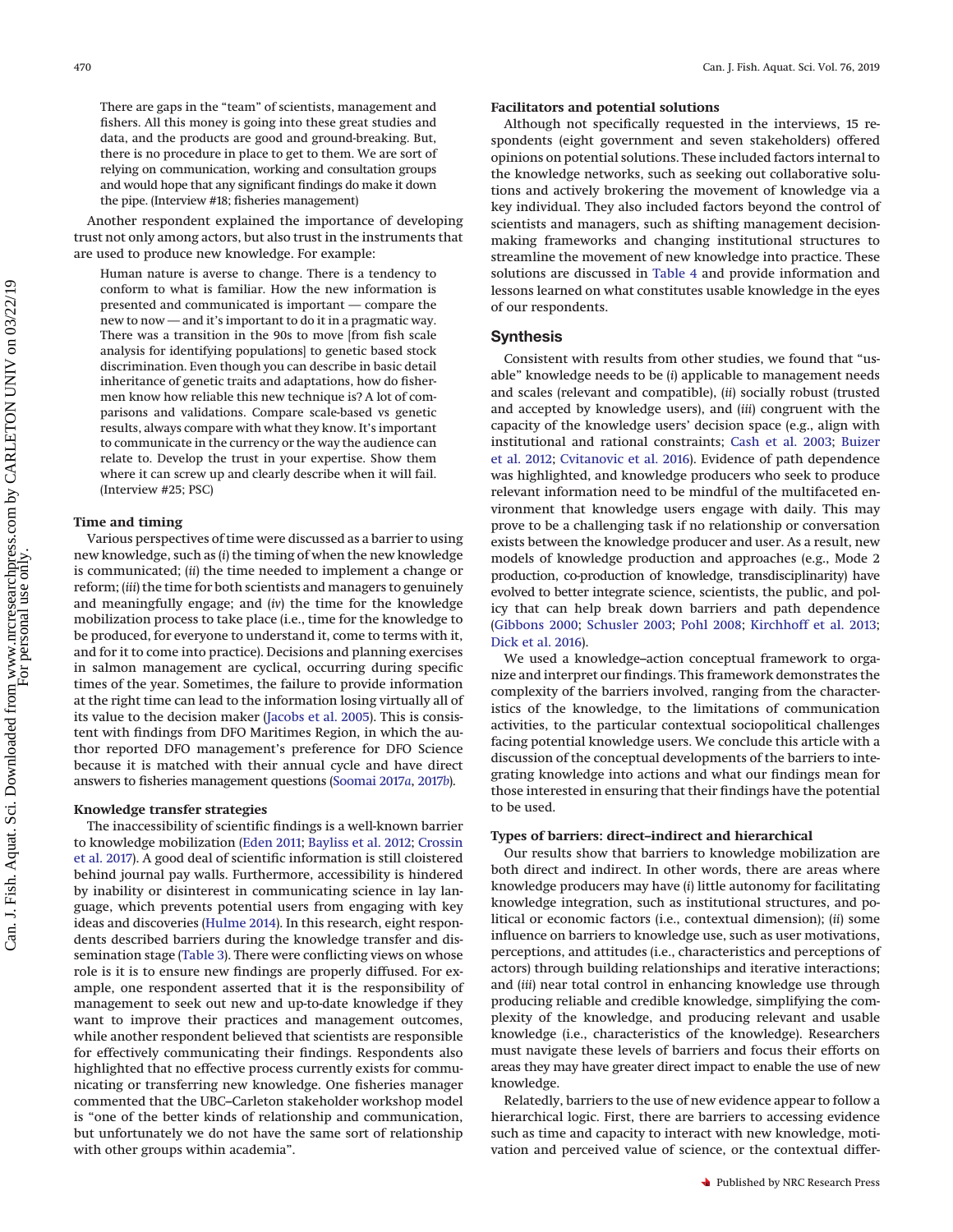# <span id="page-8-0"></span>**(1) Collaborative solutions: iterative dialogue, interactions and knowledge exchange between producers and users**

An apparent theme was iteration — iterative dialogue, interaction, and knowledge exchange. This is widespread in the literature, suggesting that two-way dialogue, long-term relationships with knowledge users, and feedback is integral to successful knowledge exchange (e.g., [Gibbons et al. 2008;](#page-10-7) [Groffman et al. 2010;](#page-10-40) [Reed et al. 2014;](#page-10-41) [Young et al. 2014\)](#page-11-7). These activities can increase interpersonal trust and promote the co-production of knowledge as well as solution-oriented agendas, which have been documented to facilitate and promote knowledge mobilization [\(Fazey et al. 2014;](#page-10-42) [Cvitanovic et al. 2015,](#page-10-43) [2016\)](#page-10-24)

# **(2) Holding workshops and increasing frequency of face-to-face interactions for feedback and development solution-oriented agendas**

Respondents positively commented on a model used by a research group from The University of British Columbia and Carleton University, which consists of researchers being "very proactive in making their projects relevant and useful". Reasons why their model was preferred is illustrated below:

I think the model that [university professor names] has in terms of outward reporting, which is a one-day in the Spring everybody comes and takes a look at what's been going on [research-wise]. We've also had meetings with them [university researchers] in the Fall, to say, well here are some of the questions we have that are outstanding, do you think that some of the projects might be useful. So, there's the pre-planning of projects, as well as the follow-up in terms of these are the results, which then leads to potentially more questions. (Interview #13; fisheries management)

## **(3) Involve a third party: knowledge brokering and boundary organizations**

Boundary organizations or other bridging organizations and knowledge brokers are often individuals, teams, or organizations perceived as neutral and are trusted by the relevant parties [\(Berkes 2009\)](#page-9-8). They play an intermediary role and are skilled in providing two-way communication among multiple sectors through translating and communicating information into more useful and usable forms. Furthermore, they can assist in producing boundary objects such as agreement on a common list of key resource management questions [\(Cash et al. 2003;](#page-9-0) [Feldman and Ingram 2009;](#page-10-26) [Clark et al. 2016;](#page-9-9) [Lemos et al. 2012;](#page-10-44) [Nel et al. 2016\)](#page-10-45). In the case of the Fraser River salmon management, the use of a third party was viewed to also help alleviate burden with shrinking capacity. NGOs, in particular, have pivotal roles in actively engaging with knowledge and making change in environmental policy [\(Jasanoff 2010\)](#page-10-46). These sentiments are illustrated below:

To get them [fisheries managers] to engage with it [new science, disruptive science], it takes people, an organization, willing to take that science and ram it down their throats. Academics can't do that because they have to maintain their integrity. It takes organizations, conservation, First Nation and other organizations to ram it down their throats until they are finally breached, but it is very difficult. (Interview #46; private scientist)

## **(4) The role of researchers: being transparent, include broad and multiple lines evidence, and use tailored communication**

There are certain solutions and facilitating factors that knowledge producers have autonomy over, for instance, demonstrating transparency of the science (disclosing uncertainties and limitations) and providing multiple lines of evidence to support knowledge claims (e.g., including local knowledge). Multiple lines of evidence are helpful to knowledge users, particularly decision makers, for adapting to the continually changing management context [\(Cook et al. 2012\)](#page-9-1), especially because managing Pacific salmon is highly unpredictable. Knowledge users that have authority in management of salmon are more often concerned on direct applications of research to known problems, while stakeholders focus on the implications of this new knowledge in a sociopolitical context [\(Young et al. 2016](#page-11-2)*b*). As such, communicating in the same currency as the audience — in a way that the audience can relate to — can promote effective communication. Knowledge producers tailor their communications and engagement to align with the preferences, roles, understanding, and expectations of potential user groups [\(Groffman et al. 2010;](#page-10-40) [Young et al. 2016](#page-11-2)*b*).

# **(5) Formalize review process for integration of external and broader knowledge**

Formalizing the process for the use of "external" science (e.g., academia, traditional knowledge, local ecological knowledge) can be a solution to streamline and harness research more broadly and in a more coordinated way. For example, developing a formal process to streamline external science into the CSAS peer review process would give greater weight to the research, as illustrated below:

We're having discussions right now [about new knowledge of 30% bycatch mortality rates], and one of the questions that keeps coming up is "well, has it been peer-reviewed"? So, I think that if this work was channeled through the CSAS process, or some similar process, with the same level of standard of review…then we are in a much better position to use that data. [If the new knowledge were reviewed through CSAS] The Department is then in a position that it can hold it up and say "hey we have a real credible study here that is suggesting that the impacts of this fishery are not the 70% [bycatch mortality] that was identified in that previous study, which had some problems". (Interview #21; fisheries management)

I don't think that to date we've done a good job of using academia, and I think that's where there may be an opportunity going forward. I think that's due to the declining resources within DFO in terms of people and budget…. We ought to try to formalize this process, either within CSAS or separate from it, to allow academics to formally provide advice to the Department to address some of the inadequacies within our organization to get some help on the things we can't do on a yearly basis. (Interview #21; fisheries management)

ences between knowledge producer and user worlds that prevent access to evidence. Second, there are barriers in the application of new knowledge. For instance, the institutional structures and bureaucratic systems that delay the use of new evidence, the buy-in of knowledge users, the compatibility of new knowledge

with users' world views, and the perceived complexity, reliability, and usability of new knowledge. By combining our understanding of the direct–indirect as well as hierarchical relationships of these barriers, we can offer targeted recommendations to enhance the use of new knowledge.

The administrative burden that some respondents describe in their roles can undermine the use of new knowledge and evidence-based decision-making for the sustainable management of Fraser River salmon. By streamlining and formalizing a process that brings in external science, it may alleviate some problems with shrinking capacity (human and financial resources):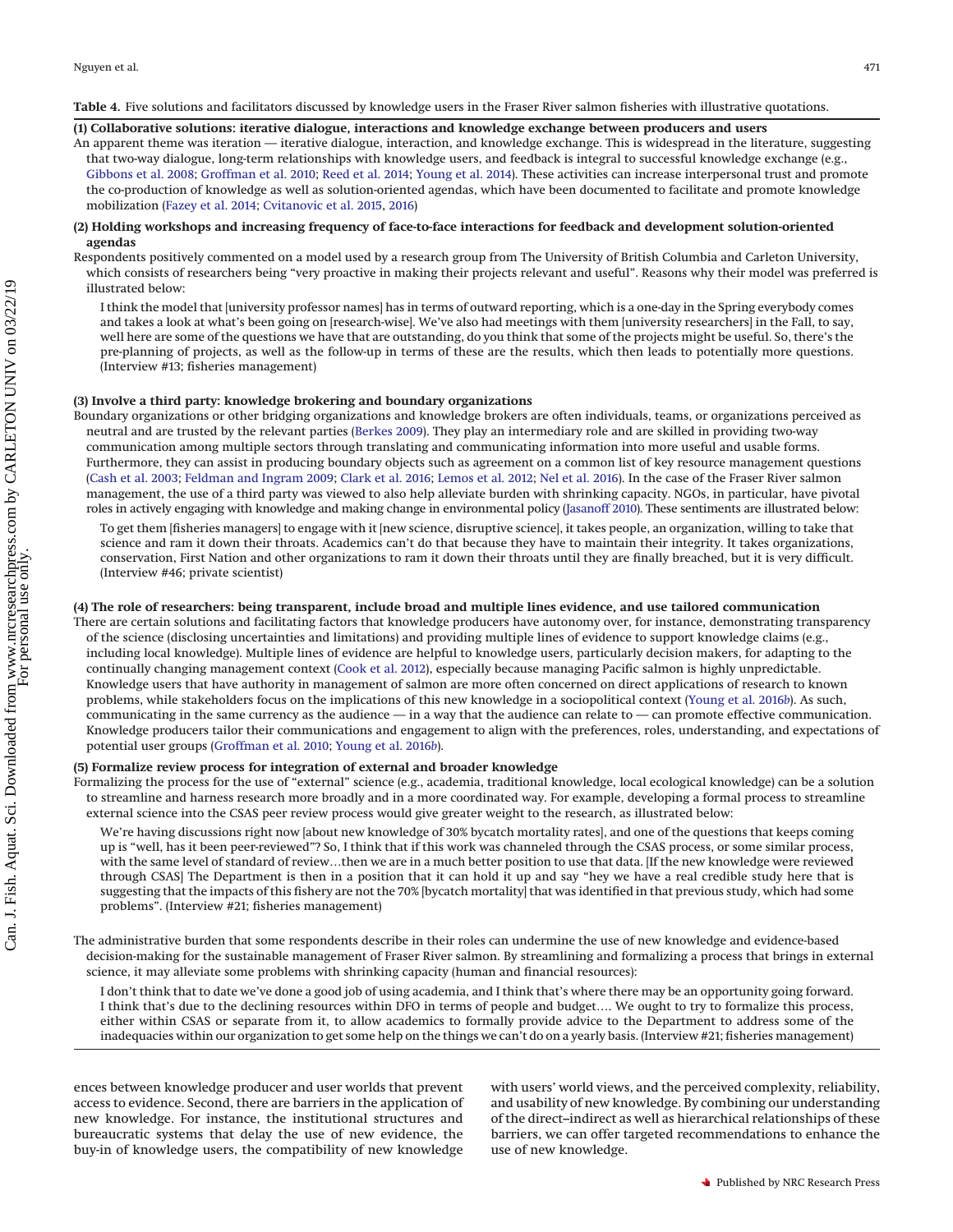## **Addressing the barriers: lessons learned**

Based on our findings and experiences, there are multiple approaches to addressing the barriers presented. [Table 4](#page-8-0) offered solutions from participants' experiences and suggestions, while here, we present lessons learned from our own experiences, which may prove to be useful for others who seek to enhance the integration of knowledge into actions.

#### *Lessons learned from the annual stakeholder workshop*

Our findings identified the annual stakeholder workshop and symposium to be an effective model for the transfer of scientific knowledge about Fraser River fisheries to management and stakeholder groups. The workshop appears to foster relationshipbuilding among scientists, fisheries managers, and stakeholder groups and demonstrates successful creation of a social network in which trust, credibility, legitimacy, and saliency of the research can be developed and built upon — a critical element for successful knowledge exchange [\(Young et al. 2013\)](#page-11-1). This model can help address the barriers to accessing knowledge by inviting knowledge users to interact directly with researchers at a workshop and can address the barriers of applicability by co-creating research agendas and opening the line of communication.

The success of this model is maintained by the researchers' proactive approach to communication and engagement [\(Table 4\)](#page-8-0) and also relies on the willingness of managers and other stakeholders to participate and engage. Ideally, this engagement should occur at the initial development of research questions and study design (i.e., co-creation of the research agenda), which the group has achieved through smaller, more targeted meetings with key stakeholders and managers. Researchers should also be cognizant about the interpretation of their research by other groups outside of the management environment [\(Patterson et al.](#page-10-16) [2016;](#page-10-16) [Young et al. 2016](#page-11-4)*a*).

## *Lessons learned from the CSAS evaluation process*

Although the CSAS process can be lengthy, fisheries managers view this formal process as an effective way to bring in external knowledge and broader lines of evidence that would satisfy the contentious and political arena that surrounds the management of Fraser River salmon as shown in [Table 4.](#page-8-0) This approach appears to help address barriers of applying new knowledge through rigorous internal reviews at DFO and can facilitate solutions to indirect barriers by institutionalizing the science (e.g., making the science part of the review process and gaining approval). As discussed in [Cooke et al. \(2016\),](#page-10-18) there are opportunities to refine the CSAS process to ensure that it is best positioned to synthesize different forms of knowledge.

## **The knowledge–action framework and future research**

Understanding and identifying the types of barriers that exist in a particular context is useful for developing effective communication and knowledge mobilization strategies. The knowledge– action framework has proven useful for conceptualizing the barriers and organizing them into themes. Our study also furthers understanding of the barriers between knowledge and action by revealing potential associations or interactions among the barriers identified. For example, we speculate that a number of institutional processes, such as consultation processes, are linked to increasing social acceptance of new knowledge. Alternatively, we speculate that inertia and lack of political will are linked to institutional structures and political factors such as government priorities. However, these relationships were not possible to test and are beyond the scope of this study. From a mechanistic view, further research into these interrelationships and links is warranted to improve our understanding of the knowledge–action gap and help develop effective knowledge exchange–mobilization.

# **Conclusion**

Our results reveal different types and levels of barriers that may interact differently with varying contexts. Producing usable knowledge thus requires the consideration of different barriers faced by knowledge users and understanding the environment in which they interact with new knowledge. In the case of the Fraser River salmon fisheries management, it was apparent that institutional structures and government processes play a large role in undermining the use of new knowledge by limiting the capacity of users to (*i*) access new knowledge and (*ii*) apply it. Respondents described governmental fisheries management as a machinery with many "processes" (e.g., bureaucracy, consultations, reviews, approvals) that are "indirect" barriers, which can delay the use of new knowledge. "Direct" barriers, such as characteristics of the knowledge, knowledge transfer strategies, or influencing individual perceptions, can be overcome by knowledge producers. As such, fisheries scientists outside of DFO must first build their social networks and relationships with potential knowledge users to facilitate access to their research and second co-create research agendas to facilitate the application of new knowledge as demonstrated by the positive feedback from the respondents regarding the UBC annual stakeholder workshop and symposium. The proactivity and persistence of the research team led to the incorporation of their findings and greater evidence-based policies that include multiple lines of evidence. Further research into documenting successful approaches (case studies) or experimenting on solutions in overcoming the various types of barriers would be of major value to bridge the knowledge–action gap.

# **Acknowledgements**

We thank all of our participants for their contribution to this study. Thank you to DFO Pacific and Pacific Salmon Commission for their logistical support. This research was supported by the Natural Sciences and Engineering Research Council of Canada (NSERC) and by the Ocean Tracking Network in collaboration with NSERC, the Canadian Foundation for Innovation, and the Social Sciences and Humanities Research Council of Canada. Nguyen was supported by NSERC and the Ontario Graduate Scholarship.

# **References**

- <span id="page-9-6"></span>Bayliss, H.R., Wilcox, A., Stewart, G.B., and Randall, N.P. 2012. The global management of invasive species. Evidence and Policy, **8**(1): 37–56.
- <span id="page-9-8"></span>Berkes, F. 2009. Evolution of co-management: role of knowledge generation, bridging organizations and social learning. J. Environ. Manage. **90**(5): 1692– 1702.
- <span id="page-9-7"></span>Buizer, J., Jacobs, K., and Cash, D. 2016. Making short-term climate forecasts useful: linking science and action. Proc. Natl. Acad. Sci. U.S.A. **113**(17): 4597– 4602. doi[:10.1073/pnas.0900518107.](http://dx.doi.org/10.1073/pnas.0900518107)
- <span id="page-9-0"></span>Cash, D.W., Clark, W.C., Alcock, F., Dickson, N.M., Eckley, N., Guston, D.H., Jäger, J., and Mitchell, R.B. 2003. Knowledge systems for sustainable development. Proc. Natl. Acad. Sci. U.S.A. **100**(14): 8086–8091. doi[:10.1073/pnas.](http://dx.doi.org/10.1073/pnas.1231332100) [1231332100.](http://dx.doi.org/10.1073/pnas.1231332100) PMID[:12777623.](http://www.ncbi.nlm.nih.gov/pubmed/12777623)
- <span id="page-9-3"></span>Cederholm, C.J., Kunze, M.D., Murota, T., and Sibatani, A. 1999. Pacific salmon carcasses: essential contributions of nutrients and energy for aquatic and terrestrial ecosystems. Fisheries, **24**(10): 6–15. doi[:10.1577/1548-8446\(1999\)024](http://dx.doi.org/10.1577/1548-8446(1999)024%3C0006%3APSC%3E2.0.CO;2) [<0006:PSC>2.0.CO;2.](http://dx.doi.org/10.1577/1548-8446(1999)024%3C0006%3APSC%3E2.0.CO;2)
- <span id="page-9-9"></span>Clark, W.C., Tomich, T.P., van Noordwijk, M., Guston, D., Catacutan, D., Dickson, N.M., and McNie, E. 2016. Boundary work for sustainable development: Natural resource management at the Consultative Group on International Agricultural Research (CGIAR). Proc. Nat. Acad. Sci. U.S.A. **113**(17): 4615–4622. doi[:10.1073/pnas.0900231108.](http://dx.doi.org/10.1073/pnas.0900231108)
- <span id="page-9-2"></span>Cochrane, K.L. 1999. Complexity in fisheries and limitations in the increasing complexity of fisheries management. ICES J. Mar. Sci. **56**(6): 917–926. doi[:10.](http://dx.doi.org/10.1006/jmsc.1999.0539) [1006/jmsc.1999.0539.](http://dx.doi.org/10.1006/jmsc.1999.0539)
- <span id="page-9-5"></span><span id="page-9-4"></span>Cohen, B.I. 2012. The uncertain future of Fraser River Sockeye. Vol. 3: Recommendations – Summary – Process.
- Cook, C.N., Hockings, M., and Carter, R.W. 2010. Conservation in the dark? The information used to support management decisions. Front. Ecol. Environ. **8**(4): 181–188. doi[:10.1890/090020.](http://dx.doi.org/10.1890/090020)
- <span id="page-9-1"></span>Cook, C.N., Carter, R.W.B., Fuller, R.A., and Hockings, M. 2012. Managers consider multiple lines of evidence important for biodiversity management decisions. J. Environ. Manage. **113**: 341–346. doi[:10.1016/j.jenvman.2012.09.002.](http://dx.doi.org/10.1016/j.jenvman.2012.09.002) PMID[:23062270.](http://www.ncbi.nlm.nih.gov/pubmed/23062270)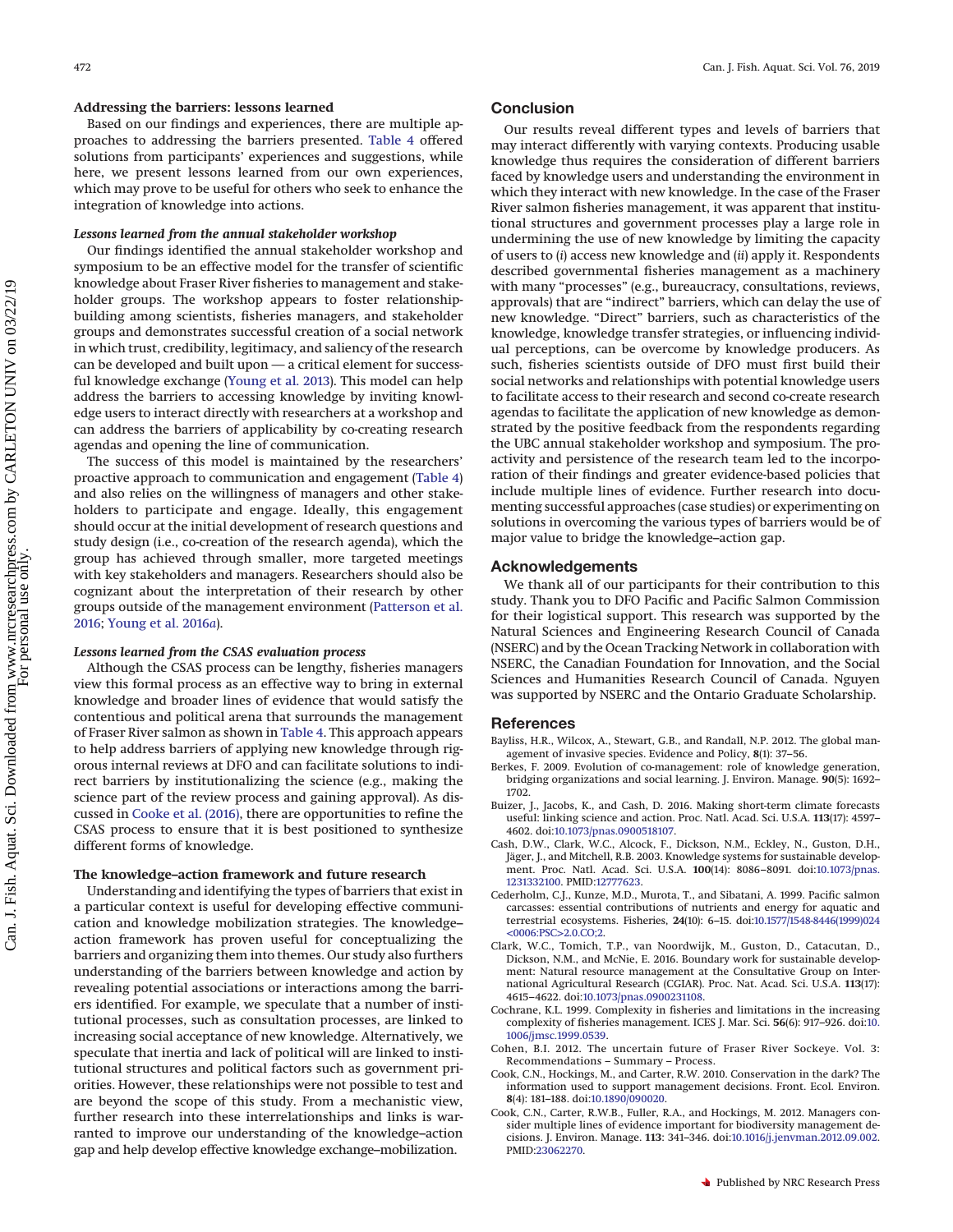- <span id="page-10-23"></span>Cook, C.N., Mascia, M.B., Schwartz, M.W., Possingham, H.P., and Fuller, R.A. 2013. Achieving conservation science that bridges the knowledge–action boundary. Conserv. Biol. **27**(4): 669–678. doi[:10.1111/cobi.12050.](http://dx.doi.org/10.1111/cobi.12050) PMID[:23574343.](http://www.ncbi.nlm.nih.gov/pubmed/23574343)
- <span id="page-10-10"></span>Cooke, S.J., Hinch, S.G., Farrell, A.P., Patterson, D.A., Miller-Saunders, K., Welch, D.W., Donaldson, M.R., Hanson, K.C., Crossin, G.T., Olsson, I., Cooperman, M.S., Mathes, M.T., Hruska, K.A., Wagner, G.N., Homason, R., Hourston, R., English, K.K., Larsson, S., Shrimpton, J.M., and Van Der Kraak, G. 2008. Developing a mechanistic understanding of fish migrations by linking telemetry with physiology, behaviour, genomics and experimental biology: an interdisciplinary case study on adult Fraser River sockeye salmon. Fisheries, **33**: 321–338. doi[:10.1577/1548-8446-33.7.321.](http://dx.doi.org/10.1577/1548-8446-33.7.321)
- <span id="page-10-11"></span>Cooke, S.J., Hinch, S.G., Donaldson, M.R., Clark, T.D., Eliason, E.J., Crossin, G.T., Raby, G.D., Jeffries, K.M., Lapointe, M., Miller, K., Patterson, D.A., and Farrell, A.P. 2012. Conservation physiology in practice: How physiological knowledge has improved our ability to sustainably manage Pacific salmon during up-river migration. Philos. Trans. R. Soc. B Biol. Sci. **367**: 1757–1769. doi[:10.1098/rstb.2012.0022.](http://dx.doi.org/10.1098/rstb.2012.0022)
- <span id="page-10-18"></span>Cooke, S.J., Rice, J.C., Prior, K.A., Bloom, R., Jensen, O., Browne, D.R., Donaldson, L.A., Bennett, J.R., Vermaire, J.C., and Auld, G. 2016. The Canadian context for evidence-based conservation and environmental management. Environmental Evidence, **5**: 14. doi[:10.1186/s13750-016-0065-8.](http://dx.doi.org/10.1186/s13750-016-0065-8)
- <span id="page-10-0"></span>Cossarini, D.M., MacDonald, B.H., and Wells, P.G. 2014. Communicating marine environmental information to decision makers: enablers and barriers to use of publications (grey literature) of the Gulf of Maine Council on the Marine Environment. Ocean Coast. Manage. **96**: 163–172. doi[:10.1016/j.ocecoaman.](http://dx.doi.org/10.1016/j.ocecoaman.2014.05.015) [2014.05.015.](http://dx.doi.org/10.1016/j.ocecoaman.2014.05.015)
- <span id="page-10-34"></span>Crossin, G.T., Heupel, M.R., Holbrook, C.M., Hussey, N.E., Lowerre-Barbieri, S.K., Nguyen, V.M., Raby, G.D., and Cooke, S.J. 2017. Acoustic telemetry and fisheries management. Ecol. Appl. **27**(4): 1031–1049. doi[:10.1002/eap.1533.](http://dx.doi.org/10.1002/eap.1533)
- <span id="page-10-43"></span>Cvitanovic, C., Hobday, A.J., van Kerkhoff, L., Wilson, S.K., Dobbs, K., and Marshall, N.A. 2015. Improving knowledge exchange among scientists and decision-makers to facilitate the adaptive governance of marine resources: A review of knowledge and research needs. Ocean Coast. Manage. **112**: 25–35.
- <span id="page-10-24"></span>Cvitanovic, C., McDonald, J., and Hobday, A.J. 2016. From science to action: Principles for undertaking environmental research that enables knowledge exchange and evidence-based decision-making. J. Environ. Manage. **183**: 864– 874. doi[:10.1016/j.jenvman.2016.09.038.](http://dx.doi.org/10.1016/j.jenvman.2016.09.038) PMID[:27665124.](http://www.ncbi.nlm.nih.gov/pubmed/27665124)
- <span id="page-10-17"></span>DFO. 2014. Online source DFO Continues to work with communities and partners to conserve and protect B.C. sockeye salmon [online]. Fisheries and Oceans Canada. Available from [http://www.pac.dfo-mpo.gc.ca/fm-gp/species](http://www.pac.dfo-mpo.gc.ca/fm-gp/species-especes/salmon-saumon/sockeye-smonrouge/index-eng.html)[especes/salmon-saumon/sockeye-smonrouge/index-eng.html](http://www.pac.dfo-mpo.gc.ca/fm-gp/species-especes/salmon-saumon/sockeye-smonrouge/index-eng.html) [accessed 14 January 2018].
- <span id="page-10-39"></span>Dick, M., Rous, A.M., Nguyen, V.M., and Cooke, S.J. 2016. Necessary but challenging: multiple disciplinary approaches to solving conservation problems. Facets, **1**: 67–82. doi[:10.1139/facets-2016-0003.](http://dx.doi.org/10.1139/facets-2016-0003)
- <span id="page-10-2"></span>Dilling, L., and Lemos, M.C. 2011. Creating usable science: Opportunities and constraints for climate knowledge use and their implications for science policy. Glob. Environ. Change, **21**(2): 680–689. doi[:10.1016/j.gloenvcha.2010.](http://dx.doi.org/10.1016/j.gloenvcha.2010.11.006) [11.006.](http://dx.doi.org/10.1016/j.gloenvcha.2010.11.006)
- <span id="page-10-33"></span>Eden, S. 2011. Lessons on the generation of usable science from an assessment of decision support practices. Environ. Sci. Pol. **14**(1): 11–19. doi[:10.1016/j.envsci.](http://dx.doi.org/10.1016/j.envsci.2010.09.011) [2010.09.011.](http://dx.doi.org/10.1016/j.envsci.2010.09.011)
- <span id="page-10-42"></span>Fazey, I., Bunse, L., Msika, J., Pinke, M., Preedy, K., Evely, A.C., Lambert, E., Hastings, E., Morris, S., and Reed, M.S. 2014. Evaluating knowledge exchange in interdisciplinary and multi-stakeholder research. Global Environ. Change, **25**: 204–220. doi[:10.1016/j.gloenvcha.2013.12.012.](http://dx.doi.org/10.1016/j.gloenvcha.2013.12.012)
- <span id="page-10-26"></span>Feldman, D.L., and Ingram, H.M. 2009. Making science useful to decision makers: climate forecasts, water management, and knowledge networks. Weather Clim. Soc. **1**(1): 9–21. doi[:10.1175/2009WCAS1007.1.](http://dx.doi.org/10.1175/2009WCAS1007.1)
- <span id="page-10-25"></span>Gezelius, S.S., and Refsgaard, K. 2007. Barriers to rational decision-making in environmental planning. Land Use Pol. **24**(2): 338–348. doi[:10.1016/j.landusepol.](http://dx.doi.org/10.1016/j.landusepol.2006.04.002) [2006.04.002.](http://dx.doi.org/10.1016/j.landusepol.2006.04.002)
- <span id="page-10-28"></span>Gibbons, M. 1999. Science's new social contract with society. Nature, **402**(December): 81–84. doi[:10.1038/35011576.](http://dx.doi.org/10.1038/35011576)
- <span id="page-10-30"></span><span id="page-10-7"></span>Gibbons, M. 2000. Mode 2 society and the emergence of context-sensitive science. Sci. Publ. Pol. **27**(3): 159–163. doi[:10.3152/147154300781782011.](http://dx.doi.org/10.3152/147154300781782011)
- Gibbons, P., Zammit, C., Youngentob, K., Possingham, H.P., Lindenmayer, D.B., Bekessy, S., Burgman, M., Colyvan, M., Considine, M., Felton, A., Hobbs, R.J., Hurley, K., McAlpine, C., McCarthy, M.A., Moore, J., Robinson, D., Salt, D., and Wintle, B. 2008. Some practical suggestions for improving engagement between researchers and policy-makers in natural resource management. Ecol. Manage. Restor. **9**(3): 182–186. doi[:10.1111/j.1442-8903.2008.00416.x.](http://dx.doi.org/10.1111/j.1442-8903.2008.00416.x)
- <span id="page-10-40"></span>Groffman, P.M., Stylinski, C., Nisbet, M.C., Duarte, C.M., Jordan, R., Burgin, A., Previtali, M.A., and Coloso, J. 2010. Restarting the conversation: Challenges at the interface between ecology and society. Front. Ecol. Environ. **8**(6): 284–291. doi[:10.1890/090160.](http://dx.doi.org/10.1890/090160)
- <span id="page-10-31"></span><span id="page-10-14"></span>Groot, C., and Margolis, L. 1991. Pacific salmon life histories. UBC Press.
- Hessels, L.K., and van Lente, H. 2008. Re-thinking new knowledge production: a literature review and a research agenda. Res. Pol. **37**: 740–760. doi[:10.1016/j.](http://dx.doi.org/10.1016/j.respol.2008.01.008) [respol.2008.01.008.](http://dx.doi.org/10.1016/j.respol.2008.01.008)
- <span id="page-10-35"></span>Hulme, P.E. 2014. EDITORIAL: Bridging the knowing-doing gap: know-who, know-what, know-why, know-how and know-when. J. Appl. Ecol. **51**: 1131– 1136. doi[:10.1111/1365-2664.12321.](http://dx.doi.org/10.1111/1365-2664.12321)
- <span id="page-10-19"></span>Hutchings, J.A., Walters, C., and Haedrich, R.L. 1997. Is scientific inquiry incompatible with government information control? Can. J. Fish. Aquat. Sci. **54**(5): 1198–1210. doi[:10.1139/f97-051.](http://dx.doi.org/10.1139/f97-051)
- <span id="page-10-32"></span>Jacobs, K., Garfin, G., and Lenart, M. 2005. More than just talk: connecting science and decisionmaking. Environ. Sci. Pol. Sustain. Dev. **47**(9): 6–21. doi: [10.3200/ENVT.47.9.6-21.](http://dx.doi.org/10.3200/ENVT.47.9.6-21)
- <span id="page-10-46"></span>Jasanoff, S. 2010. NGOs and the environment: From knowledge to action. Third World Quarterly, **18**(3): 579–594.
- <span id="page-10-4"></span>Jones, M.L., and Bence, J.R. 2009. Uncertainty and fishery management in the North American Great Lakes: lessons from applications of decision analysis. Am. Fish. Soc. **70**: 1–23.
- <span id="page-10-38"></span>Kirchhoff, C.J., Lemos, M.C., and Dessai, S. 2013. Actionable knowledge for environmental decision making: broadening the usability of climate science. Annu. Rev. **38**: 393–314. doi[:10.1146/annurev-environ-022112-112828.](http://dx.doi.org/10.1146/annurev-environ-022112-112828)
- <span id="page-10-44"></span>Lemos, M.C., Kirchhoff, C.J., and Ramprasad, V. 2012. Narrowing the climate information usability gap. Nat. Clim. Change, **2**(11): 789–794. doi[:10.1038/](http://dx.doi.org/10.1038/nclimate1614) [nclimate1614.](http://dx.doi.org/10.1038/nclimate1614)
- <span id="page-10-8"></span>Liu, Y., Gupta, H., Springer, E., and Wagener, T. 2008. Linking science with environmental decision making: experiences from an integrated modeling approach to supporting sustainable water resources management. Environ. Model. Softw. **23**: 846–858. doi[:10.1016/j.envsoft.2007.10.007.](http://dx.doi.org/10.1016/j.envsoft.2007.10.007)
- <span id="page-10-27"></span>Lodge, M., and Wegrich, K. 2016. The rationality paradox of nudge: rational tools of government in a world of bounded rationality. Law Pol. **38**(3): 250–267. doi[:10.1111/lapo.12056.](http://dx.doi.org/10.1111/lapo.12056)
- <span id="page-10-12"></span>Miller, K.M., Li, S., Kaukinen, K.H., Ginther, N., Hammill, E., Curtis, J.M.R., Patterson, D.A., Sierocinski, T., Donnison, L., Pavlidis, P., Hinch, S.G., Hruska, K.A., Cooke, S.J., English, K.K., and Farrell, A.P. 2011. Genomic signatures predict migration and spawning failure in wild Canadian salmon. Science, **331**: 214–217. doi[:10.1126/science.1196901.](http://dx.doi.org/10.1126/science.1196901) PMID[:21233388.](http://www.ncbi.nlm.nih.gov/pubmed/21233388)
- <span id="page-10-22"></span>Munck af Rosenschöld, J., Rozema, J.G., and Frye-Levine, L.A. 2014. Institutional inertia and climate change: A review of the new institutionalist literature. Wiley Interdiscip. Rev. Clim. Change, **5**(5): 639–648. doi[:10.1002/wcc.292.](http://dx.doi.org/10.1002/wcc.292)
- <span id="page-10-45"></span>Nel, J.L., Roux, D.J., Driver, A., Hill, L., Maherry, A.C., Snaddon, K., Petersen, C.R., Smith-Adao, L.B., Van Deventer, H., and Reyers, B. 2016. Knowledge coproduction and boundary work to promote implementation of conservation plans. Conserv. Biol. **30**: 176–188.
- <span id="page-10-20"></span>Nguyen, V.M., Young, N., Hinch, S.G., and Cooke, S.J. 2016. Getting past the blame game: convergence and divergence in perceived threats to salmon resources among anglers and indigenous fishers in Canada's lower Fraser River. Ambio, **45**(5): 591–601. doi[:10.1007/s13280-016-0769-6.](http://dx.doi.org/10.1007/s13280-016-0769-6) PMID[:26897007.](http://www.ncbi.nlm.nih.gov/pubmed/26897007)
- <span id="page-10-9"></span>Nguyen, V.M., Young, N., and Cooke, S.J. 2017. A roadmap for knowledge exchange and mobilization research in conservation and natural resource management. Conserv. Biol. **31**(4): 789–798. doi[:10.1111/cobi.12857.](http://dx.doi.org/10.1111/cobi.12857) PMID: [27767241.](http://www.ncbi.nlm.nih.gov/pubmed/27767241)
- <span id="page-10-5"></span>Nguyen, V.M., Young, N., and Cooke, S.J. 2018. Applying a knowledge-action framework for navigating barriers to incorporating telemetry science into fisheries management and conservation: a qualitative study. Can J. Fish. Aquat. Sci. **75**(10): 1733–1743. doi[:10.1139/cjfas-2017-0303.](http://dx.doi.org/10.1139/cjfas-2017-0303)
- <span id="page-10-29"></span>Nowotny, H. 2003. Re-thinking science: From reliable knowledge to socially robust knowledge. Entangled Histories and Negotiated Universals, 14-31.
- <span id="page-10-15"></span>OAGC. 2013. Petition on Federal government action to deal with recommendations and commitments made in the Cohen Commission report into the decline of Fraser River salmon [online]. Office of the Auditor General of Canada. Available from [http://www.oag-bvg.gc.ca/internet/English/pet\\_353\\_](http://www.oag-bvg.gc.ca/internet/English/pet_353_e_39110.html) [e\\_39110.html](http://www.oag-bvg.gc.ca/internet/English/pet_353_e_39110.html) [accessed 14 January 2018].
- <span id="page-10-16"></span>Patterson, D.A., Cooke, S.J., Hinch, S.G., Robinson, K.A., Young, N., Farrell, A.P., and Miller, K.M. 2016. A perspective on physiological studies supporting the provision of scientific advice for the management of Fraser River sockeye salmon (*Oncorhynchus nerka*). Conserv. Physiol. **4**: 1–15. doi[:10.1093/conphys/](http://dx.doi.org/10.1093/conphys/cow050) [cow050.](http://dx.doi.org/10.1093/conphys/cow050) PMID[:27766149.](http://www.ncbi.nlm.nih.gov/pubmed/27766149)
- <span id="page-10-21"></span>Peyton, J., and Franks, A. 2016. The new nature of things? Canada's Conservative Government and the design of the new environmental subject. Antipode, **48**(2): 453–473. doi[:10.1111/anti.12179.](http://dx.doi.org/10.1111/anti.12179)
- <span id="page-10-37"></span>Pohl, C. 2008. From science to policy through transdisciplinary research. Environ. Sci. Pol. **11**(1): 46–53. doi[:10.1016/j.envsci.2007.06.001.](http://dx.doi.org/10.1016/j.envsci.2007.06.001)
- <span id="page-10-13"></span>Posner, S.M., McKenzie, E., and Ricketts, T.H. 2016. Policy impacts of ecosystem services knowledge. Proc. Nat. Acad. Sci. **113**(7): 1760–1765.
- <span id="page-10-41"></span>Reed, M.S., Stringer, L.C., Fazey, I., Evely, A.C., and Kruijsen, J.H.J. 2014. Five principles for the practice of knowledge exchange in environmental management. J. Environ. Manage. **146**: 337–345.
- <span id="page-10-3"></span>Refsgaard, J.C., van der Sluijs, J.P., Højberg, A.L., and Vanrolleghem, P.A. 2007. Uncertainty in the environmental modelling process — a framework and guidance. Environ. Model. Softw. **22**(11): 1543–1556. doi[:10.1016/j.envsoft.2007.](http://dx.doi.org/10.1016/j.envsoft.2007.02.004) [02.004.](http://dx.doi.org/10.1016/j.envsoft.2007.02.004)
- <span id="page-10-6"></span>Roux, D.J., Rogers, K.H., Biggs, H.C., Ashton, P.J., and Sergeant, A. 2006. Bridging the science–management divide: moving from unidirectional knowledge transfer to knowledge interfacing. Ecol. Soc. **11**(1): 4. doi[:10.5751/ES-01643-](http://dx.doi.org/10.5751/ES-01643-110104) [110104.](http://dx.doi.org/10.5751/ES-01643-110104)
- <span id="page-10-36"></span>Schusler, T.M. 2003. Social learning for collaborative natural resource management. Soc. Nat. Resour. **16**(4): 309–326. doi[:10.1080/08941920390178874.](http://dx.doi.org/10.1080/08941920390178874)
- <span id="page-10-1"></span>Soomai, S.S. 2017*a*. The science–policy interface in fisheries management: Insights about the influence of organizational structure and culture on information pathways. Mar. Pol. **81**: 53–63. doi[:10.1016/j.marpol.2017.03.016.](http://dx.doi.org/10.1016/j.marpol.2017.03.016)